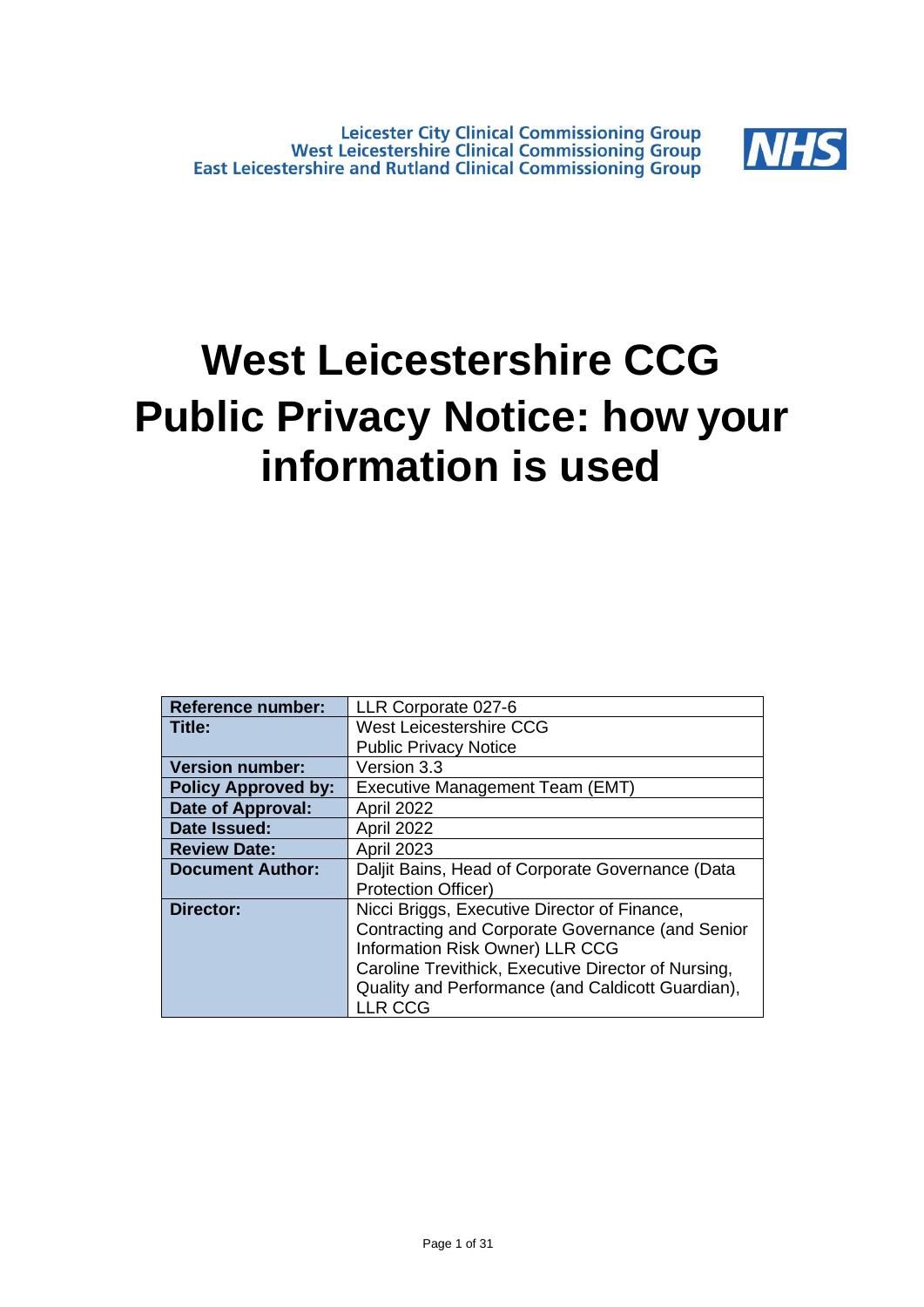## **Version Control**

| <b>Version number</b> | <b>Approval / Amendments made</b>                                                                                                                                                                                                                                                         | <b>Date</b><br>(Month Year) |
|-----------------------|-------------------------------------------------------------------------------------------------------------------------------------------------------------------------------------------------------------------------------------------------------------------------------------------|-----------------------------|
| Version 1             | <b>Adopted ELR CCG Version (ELR Corporate</b><br>047) Originally approved 2018 and refreshed in<br>2019.                                                                                                                                                                                  | November 2018               |
| Version 2             | Document reviewed in March 2020                                                                                                                                                                                                                                                           | <b>March 2020</b>           |
| Version 3             | Document updated to reflect collaborative working<br>between NHS East Leicestershire & Rutland CCG,<br>NHS Leicester City CCG and<br><b>NHS</b><br>West<br>Leicestershire CCG.                                                                                                            | December 2020               |
|                       | Document presented and approved by EMT on 4<br>January 2021.                                                                                                                                                                                                                              | January 2021                |
| Version 3.1           | Document reviewed and updated to reflect the update<br>by the Secretary of State for Health and Social Care<br>on the extension of the COPI notice.                                                                                                                                       | April 2021                  |
| Version 3.2           | Minor updates to reflect the further extension (end of<br>March 2022) of the COPI notice issued by the<br>Secretary of State for Health and Social Care and<br>inclusion of Population Heath Management (PHM)<br>information.                                                             | December 2021               |
|                       | Updates presented and approved by EMT on 28<br>February 2022                                                                                                                                                                                                                              | February 2022               |
| Version 3.3           | Minor updates to reflect the further extension (end of<br>June 2022) of the COPI notice issued by the<br>Secretary of State for Health and Social Care and<br>inclusion of Population Heath Management (PHM)<br>information.<br>Updates presented and approved by EMT on 11 April<br>2022 | April 2022                  |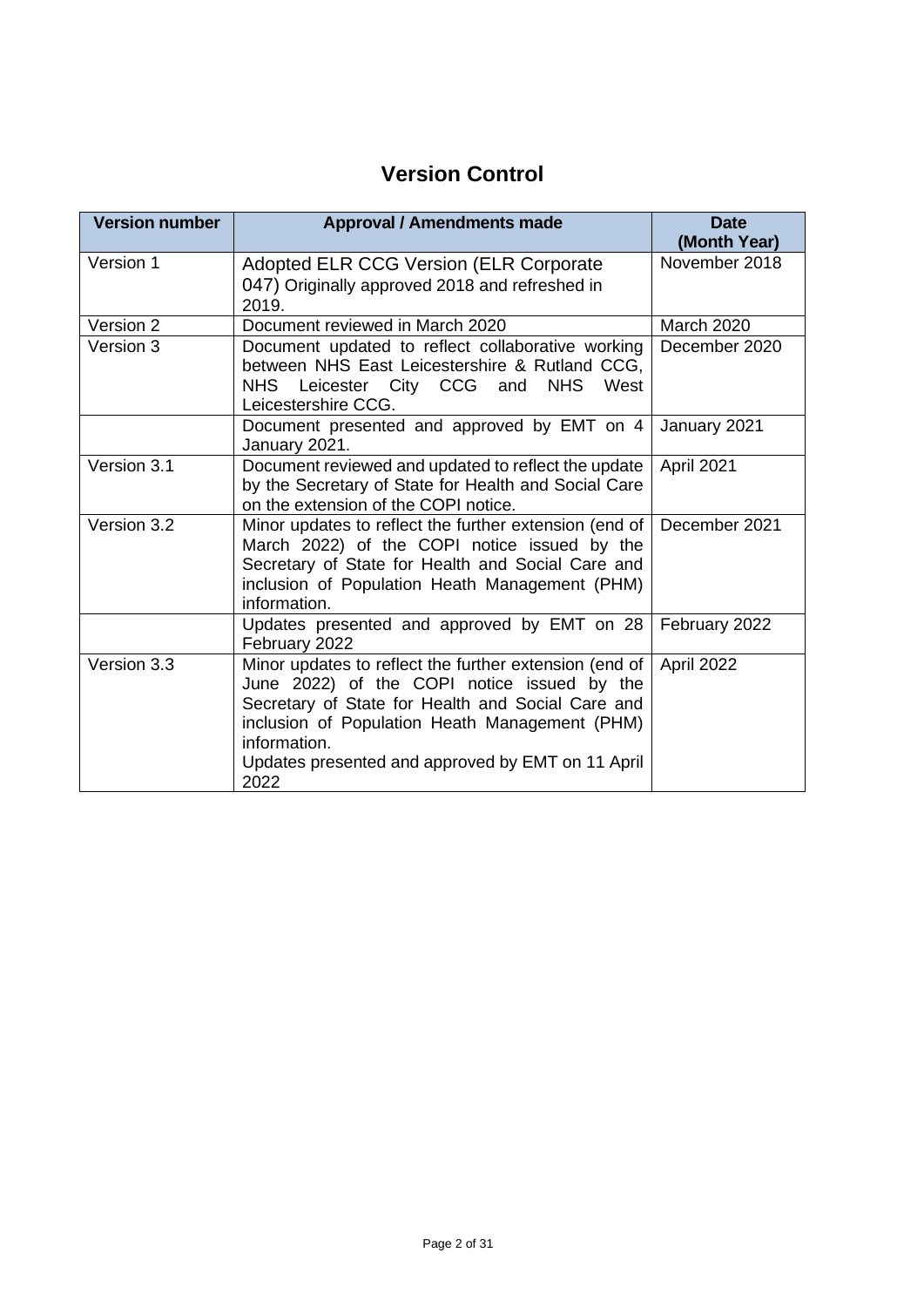## **Contents**

|                                                                                | Page           |
|--------------------------------------------------------------------------------|----------------|
| <b>Introduction</b>                                                            | 5              |
| Corona Virus update                                                            | 5              |
| Section 1: What is a Privacy Notice?                                           | $\overline{7}$ |
| Complaints about how we process your personal information                      | $\overline{7}$ |
| Changes to our Privacy Notice                                                  | 8              |
| <b>Data Protection Notification</b>                                            | 8              |
| How to contact us                                                              | 8              |
| Section 2: What information do we collect about you?                           | 9              |
| What information do we collect about you?                                      | 9              |
| How the NHS and care services use your information and your<br>choices         | 10             |
| The National Fraud Initiative                                                  | 10             |
| Legal basis for processing                                                     | 11             |
| <b>Automated Decision Making</b>                                               | 11             |
| Retaining information                                                          | 11             |
| Security of your information                                                   | 11             |
| <b>Section 3: Your Rights</b>                                                  | 12             |
| The right to be informed                                                       | 12             |
| The right of access                                                            | 12             |
| The right to rectification                                                     | 12             |
| The right to erasure                                                           | 12             |
| The right to restrict processing                                               | 13             |
| The right to data portability                                                  | 13             |
| The right to object                                                            | 13             |
| Rights in relation to automated decision making and profiling                  | 14             |
| The right to withdrawn consent                                                 | 14             |
| Appendix 1: How will NHS West Leicestershire CCG use information<br>about you? | 15             |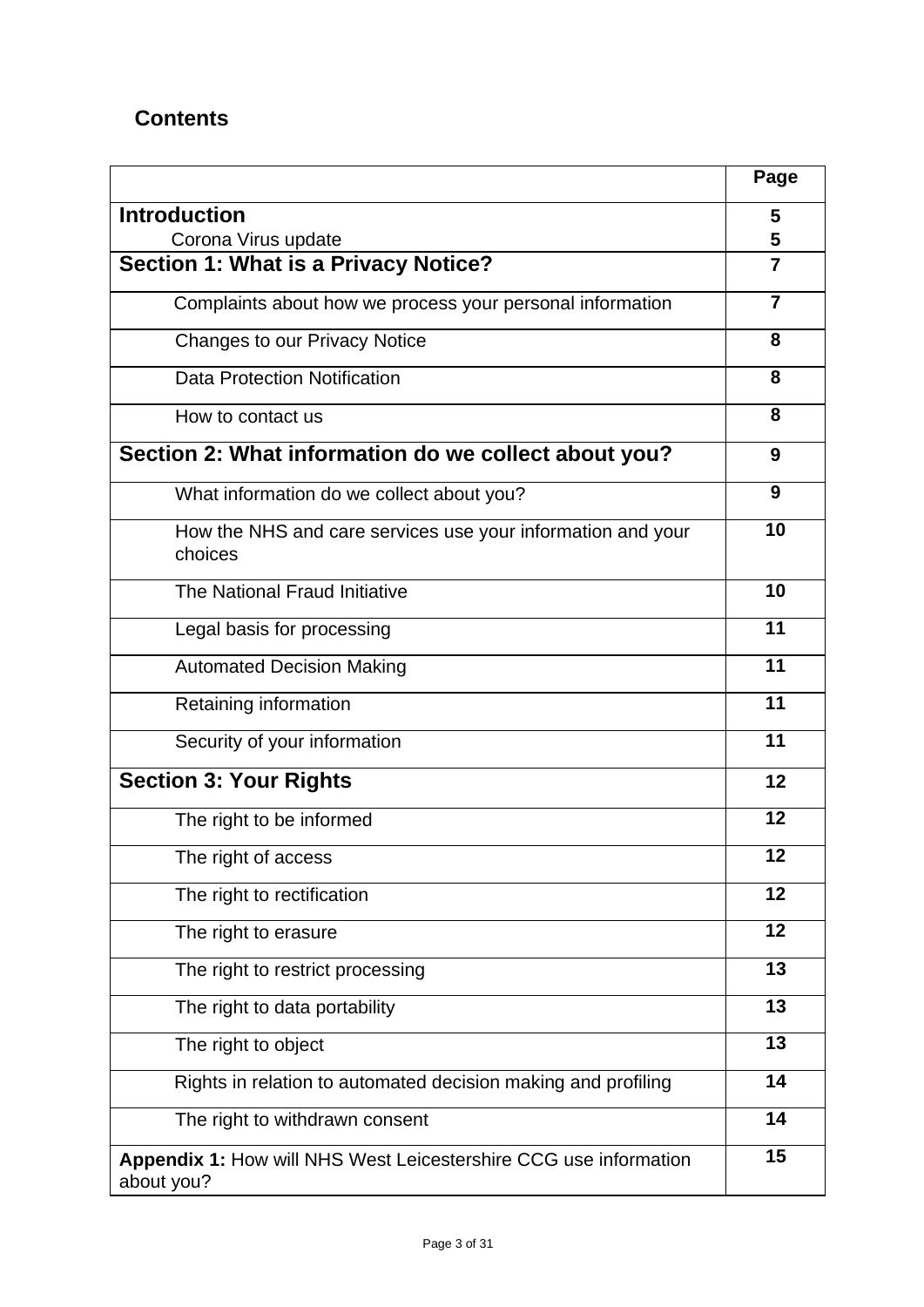## <span id="page-3-0"></span>**NHS West Leicestershire CCG Privacy Notice Introduction**

#### **At NHS West Leicestershire Clinical Commissioning Group we are committed to protecting and respecting your privacy.**

NHS West Leicestershire Clinical Commissioning Group ('the CCG') has various roles and responsibilities, but a major part of our work involves making sure that:

- contracts are in place with local health service providers;
- routine and emergency NHS services are available to patients;
- those services provide high quality care and value for money; and
- paying those services for the care and treatment they have provided.

This is called "commissioning" and is explained in more detail on our website at [Data](https://www.westleicestershireccg.nhs.uk/data-protection-privacy)  Protection/Privacy - [West Leicestershire CCG](https://www.westleicestershireccg.nhs.uk/data-protection-privacy) Accurate, timely and relevant information is essential for our work to help us to design and plan current and future health and care services, evidence and review our decisions and manage budgets.

As a commissioning organisation, our purpose is not to provide direct care and so we do not routinely hold or receive information about patients and service users in relation to care. We do however sometimes hold information from which people can be identified to enable us to fulfil our responsibilities as outlined above and this is explained in this notice.

#### **Corona Virus Update:**

The Secretary of State for Health & Social Care has given Notice under Regulation 3(4) of the Health Service Control of Patient Information Regulations 2002 that the CCG is required to process and share necessary health and social care data. This is for the purposes set out in Regulation 3 (1) Health Service Control of Patient Information Regulations 2002 and also a 'Covid-19 Purpose' as set out in the Secretary of States Notice. The 'Covid-19 Purpose' is set out below :

- understanding Covid-19 and risks to public health, trends in Covid-19 and such risks, and controlling and preventing the spread of Covid-19 and such risks;
- identifying and understanding information about patients or potential patients with or at risk of Covid-19, information about incidents of patient exposure to Covid-19 and the management of patients with or at risk of Covid-19 including: locating, contacting, screening, flagging and monitoring such patients and collecting information about and providing services in relation to testing, diagnosis, self-isolation, fitness to work, treatment, medical and social interventions and recovery from Covid-19;
- understanding information about patient access to health services and adult social care services and the need for wider care of patients and vulnerable groups as a direct or indirect result of Covid-19 and the availability and capacity of those services or that care;
- monitoring and managing the response to Covid-19 by health and social care bodies and the Government including providing information to the public about Covid-19 and its effectiveness and information about capacity, medicines, equipment, supplies, services and the workforce within the health services and adult social care services;
- delivering services to patients, clinicians, the health services and adult social care services workforce and the public about and in connection with Covid-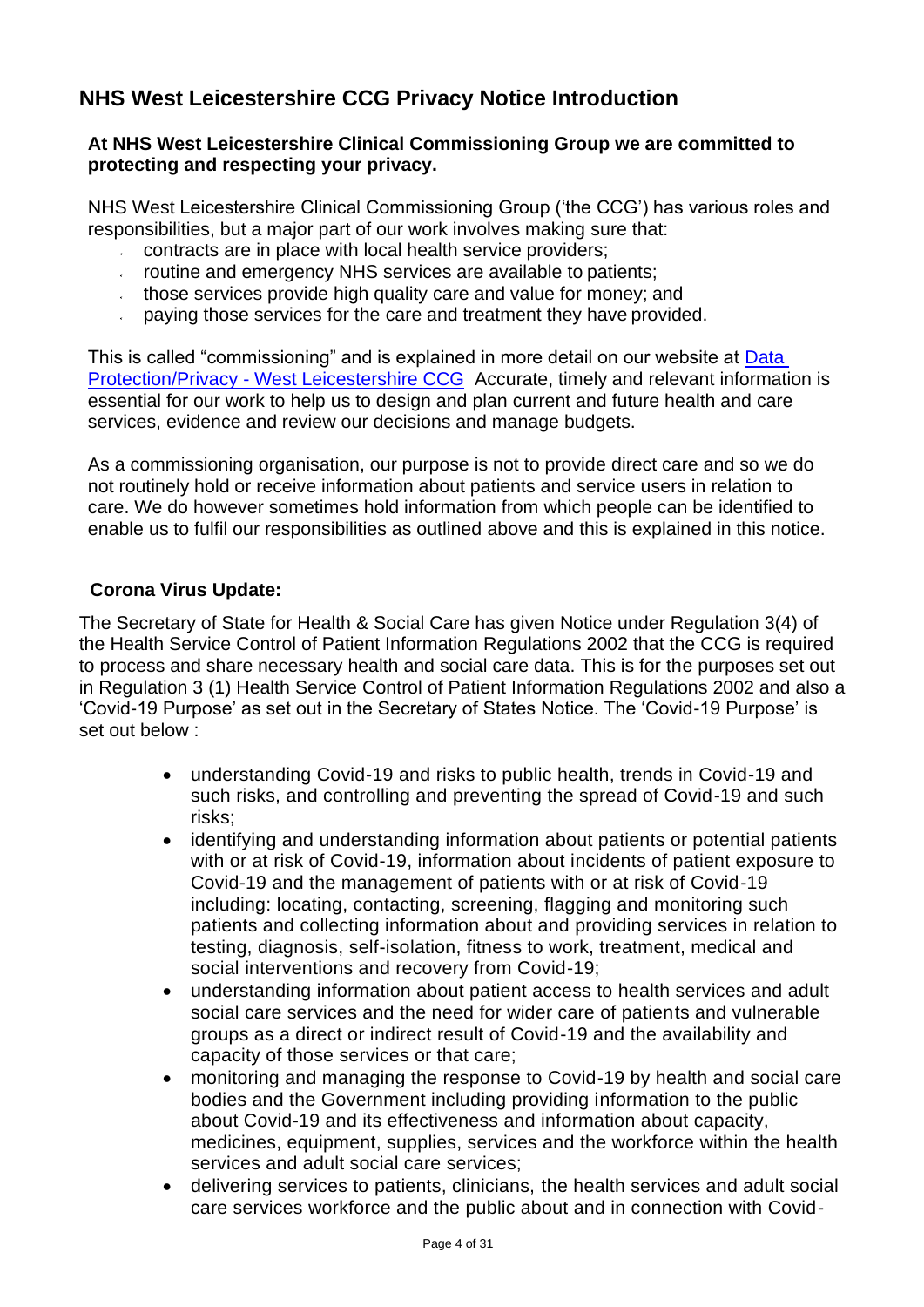19, including the provision of information, fit notes and the provision of health care and adult social care services; and

• research and planning in relation to Covid-19

The Notice, by allowing the CCG to process confidential patient information, allows for the dissemination of information to a person or organisation permitted to process confidential patient information under Regulation 3(3) of COPI. This is for a purpose set out in Regulation 3(1) Health Service Control of Patient Information Regulations 2002 and also a Covid-19 Purpose.

The period to which the Notice applies was to run from 20 March 2020 until 30 September 2020. The Secretary of State for Health & Social Care originally extended this period until 31 March 2021 and was extended until 30 September 2021, and again until 31 March 2022. This notice has now been further extended until the end of June 2022. If no further extensions are provided by the Secretary of State for Health & Social Care any processing under this Notice will cease on 30 June 2022.

A record will be kept by the CCG of all data processed under this Notice.

<span id="page-4-0"></span>

| Find out what information<br>We respect your right with<br>regards to data privacy<br>we collect about you,<br>what types of personal<br>and data protection when<br>data we handle and what<br>you communicate (online<br>that NHS West<br>or offline) with us through<br>we do with that<br>our various websites,<br>information.<br>offline programs and<br>events. | <b>What is a Privacy</b><br><b>Notice?</b> | What information do we<br>collect? | <b>Your Rights</b>                                                                                                                      |
|------------------------------------------------------------------------------------------------------------------------------------------------------------------------------------------------------------------------------------------------------------------------------------------------------------------------------------------------------------------------|--------------------------------------------|------------------------------------|-----------------------------------------------------------------------------------------------------------------------------------------|
|                                                                                                                                                                                                                                                                                                                                                                        |                                            |                                    | UK data protection laws<br>give you several rights in<br>relation to the information<br>Leicestershire CCG (WL<br>CCG) holds about you. |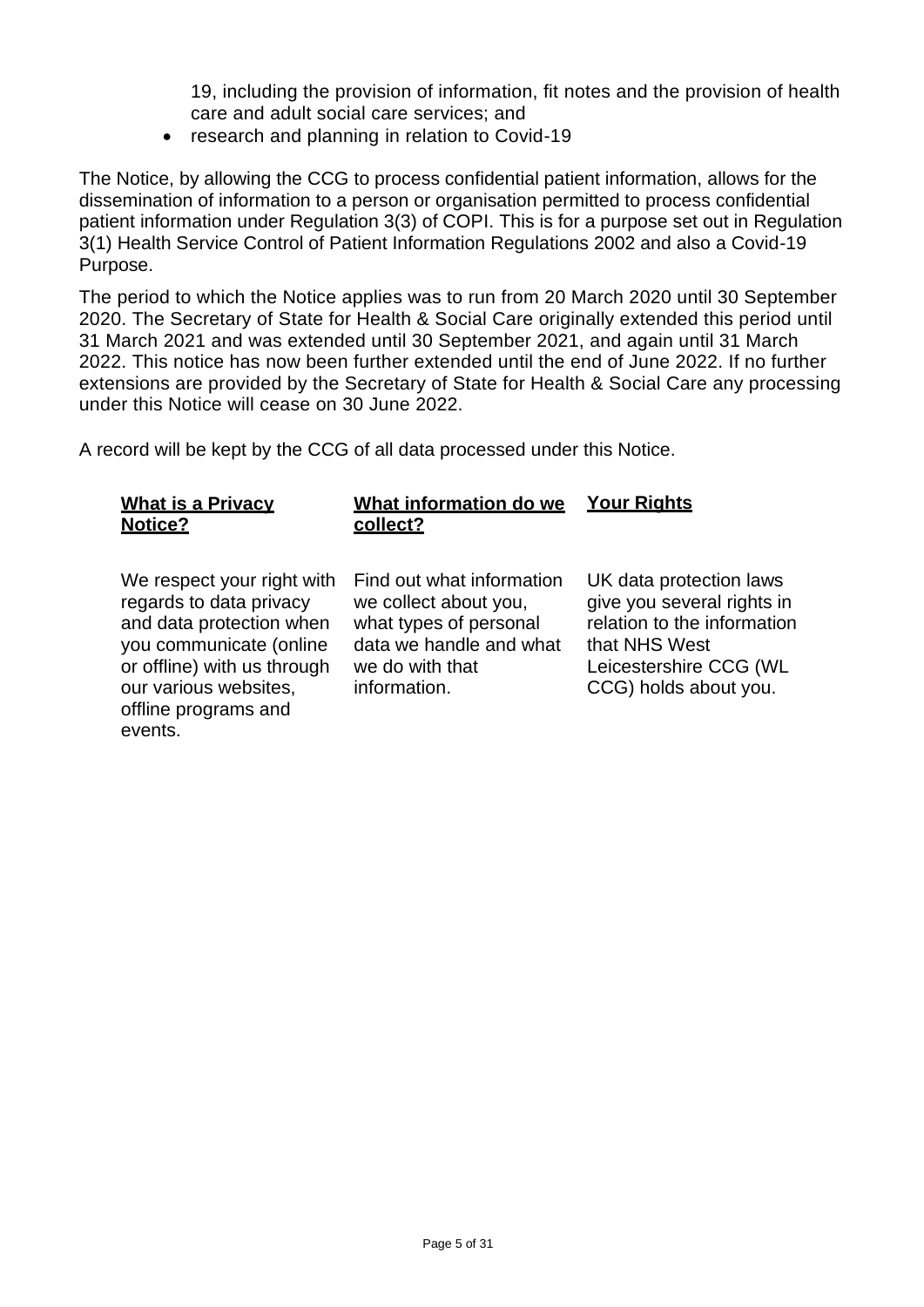## **SECTION 1: What is a Privacy Notice?**

A Privacy Notice is a statement that describes how NHS WL CCG collects, uses, retains and discloses personal information. Different organisations sometimes use different terms and it can be referred to as a privacy statement, a fair processing notice or a privacy policy.

To ensure that we process your personal data fairly and lawfully we are required to inform you:

- Why we need your data
- How it will be used
- Who it will be shared with

This information also explains what rights you have to control how we use your information.

The law determines how organisations can use personal information. The key laws are: The Data Protection Act 2018 (DPA), the Human Rights Act 1998 (HRA), and the Common Law Duty of Confidentiality, along with health specific legislation such as the Health and Social Care Act 2012.

Within these pages we describe instances where NHS West Leicestershire is the "Data Controller", for the purposes of the Data Protection Act 2018, and where we direct or commission the processing of patient data to help deliver better healthcare, or to assist the management of healthcare services.

NHS WL CCG recognises the importance of protecting personal and confidential information in all that we do, all we direct or commission, and takes care to meet its legal duties.

This following outlines the management of the notice, contact details for the CCG and access to the relevant legislation.

#### **Complaints about how we process your personal information**

In the first instance, you should contact the CCG Corporate Governance

team: NHS East Leicestershire and Rutland Clinical Commissioning Group Room G30, Pen Lloyd Building County Hall, Glenfield Leicester LE3 8TB Telephone: 0116 295 7572

Email: [llrccgs.enquiries@nhs.net](mailto:llrccgs.enquiries@nhs.net)

If, however, you are not satisfied that your complaint has been resolved, you have the right to contact the Information Commissioner to request an independent investigation of your complaint: Information Commissioner's Office Wycliffe House Water Lane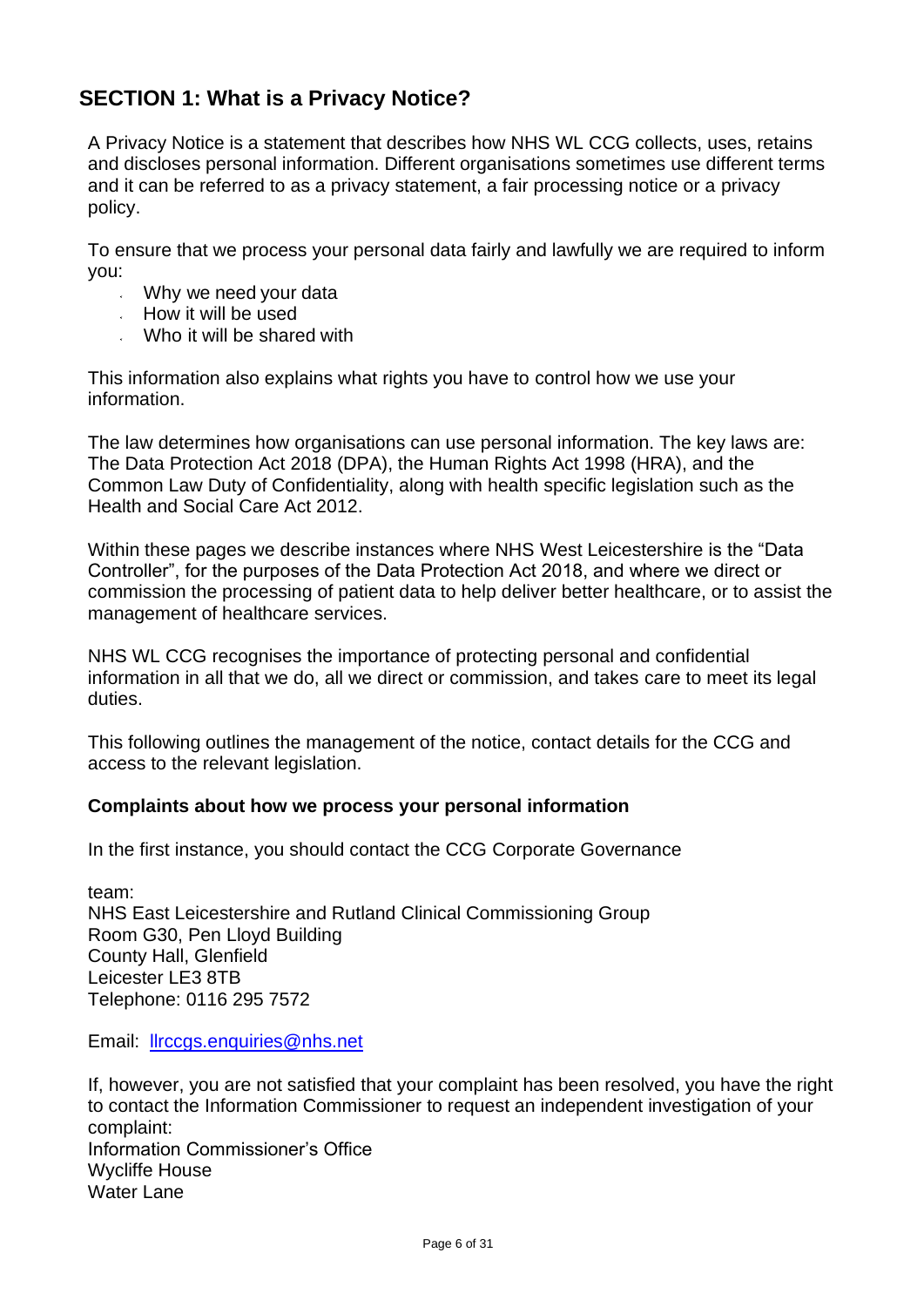<span id="page-6-0"></span>Wilmslow SK9 5AF [ico.org.uk](https://ico.org.uk/) Telephone: 0303 123 1113

#### **Changes to our Privacy Notice**

We keep our privacy notice under regular review and we will place any updates on this web page. This notice was last updated in December 2021.

#### **Data Protection Notification**

NHS WL CCG is a 'data controller' under the DPA 2018. We have notified the Information Commissioner that we process personal data and the details are publicly available from their office as detailed above. Our Registration number with the ICO is: ZA004909 [\(https://ico.org.uk/ESDWebPages/Entry/ZA004909\)](https://ico.org.uk/ESDWebPages/Entry/ZA004909)

#### <span id="page-6-1"></span>**How to contact us**

Please contact us via our Data Protection Officer if you have any questions about our privacy notice or information we hold about you:

Daljit Kaur Bains - Head of Corporate Governance & Data Protection Officer (DPO)

Corporate Governance Team NHS East Leicestershire and Rutland Clinical Commissioning Group Leicestershire County Council Room G30, Pen Lloyd Building County Hall, Glenfield Leicester, LE3 8TB.

Telephone: 0116 295 3405 (reception)

Fax: 0116 295 1390

Email: [llrccgs.enquiries@nhs.net](mailto:llrccgs.enquiries@nhs.net)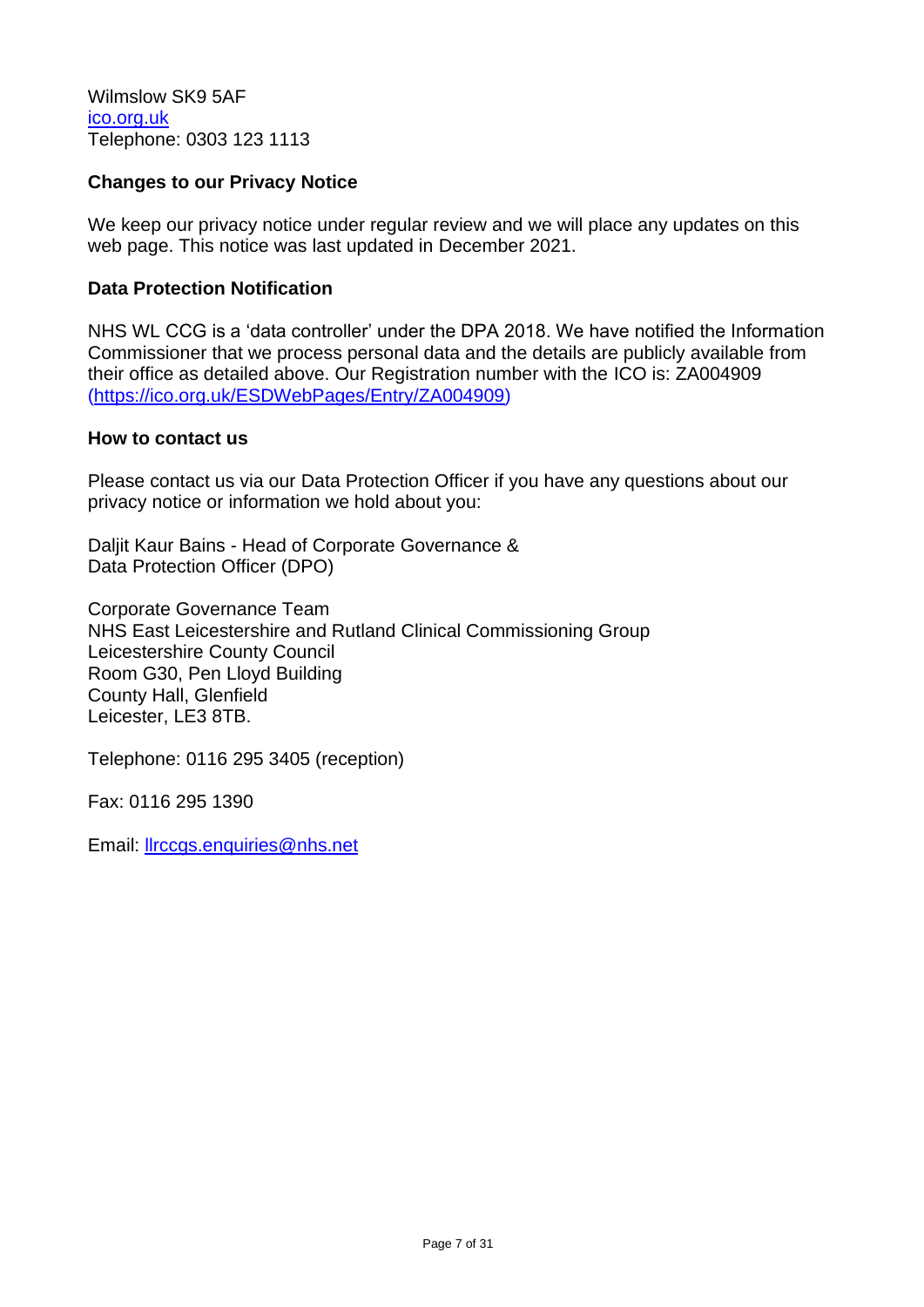## **SECTION 2: What information do we collect?**

- [What information do we collect about you?](#page-7-0)
- [How will we use information about you?](#page-8-0)
- [Sharing your information](#page-8-1)
- [Retaining information](#page-8-1)
- [Security of your information](#page-9-1)

#### <span id="page-7-0"></span>**What information do we collect about you?**

We only collect and use your information for the lawful purposes of administering the business of NHS West Leicestershire CCG.

We process personal information to enable us to support the provision of healthcare services to patients, maintain our own accounts and records, promote our services, and to support and manage our employees. In order to do so effectively we are often required to process personal data i.e. that which identifies a living individual.

We also process special category data. This is personal data which the Data Protection Act 2018 (DPA 2018) says is more sensitive, and so needs more protection:

- Racial and ethnic origin
- Offences (including alleged offences), criminal proceedings, outcomes and sentences
- Trade union membership
- Religious or similar beliefs
- Employment tribunal applications, complaints, accidents, and incident details

This information will generally relate to our staff, covered by the Privacy Notice for Staff.

In terms of patient information, the special category data we process includes:

- Physical or mental health details
- Racial and ethnic origin
- Sexual orientation

Your personal information may be shared with Leicester City CCG and East Leicestershire and Rutland CCG. This is part of as part of the management of change process where the three Leicester, Leicestershire & Rutland CCGs have moved to one Accountable Officer and a single Executive Team. This requires closer joint working across the three CCGs. Accordingly, the following information may be shared where the corporate functions are being reviewed and wherever possible information, reporting, staffing, systems and processes will be aligned.

Where information is shared the CCG to which your matter relates to will remain as the Data Controller and all queries regarding the use of your data should be made to that CCG. Where data is processed by another of the CCGs on behalf of the data controller, they will be acting as a Data Processor.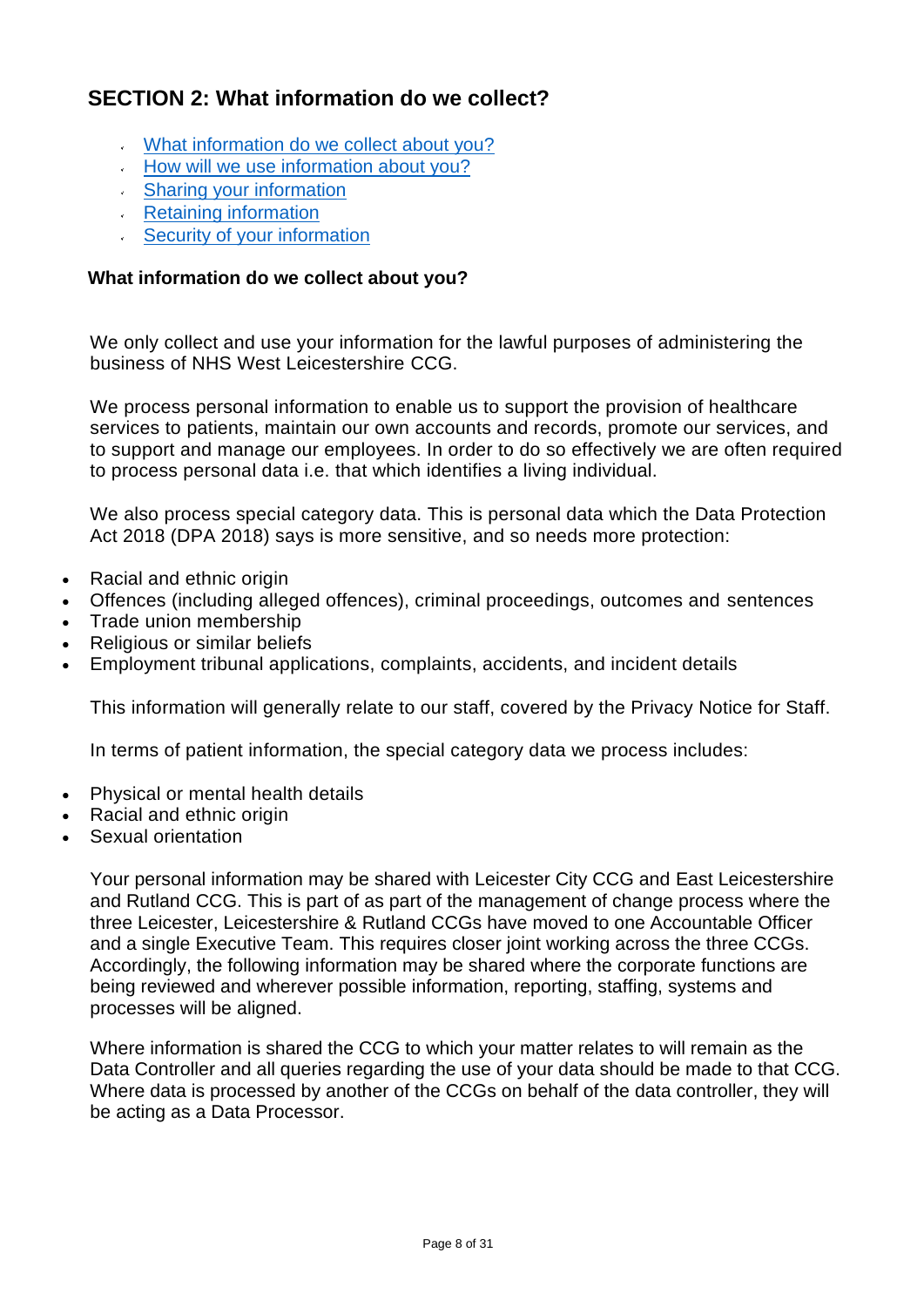#### **How the NHS and care services use your information and Your Choices**

Whenever you use a health or care service, such as attending Accident & Emergency or using Community Care services, important information about you is collected to help ensure you get the best possible care and treatment.

The information collected about you when you use these services can also be provided to other approved organisations, where there is a legal basis, to help with planning services, improving care provided, research into developing new treatments and preventing illness. All of these help to provide better health and care for you, your family and future generations. Confidential personal information about your health and care is only used in this way where allowed by law and would never be used for insurance or marketing purposes without your explicit consent.

<span id="page-8-1"></span>You have a choice about whether you want your confidential patient information to be used in this way.

To find out more about the wider use of confidential personal information and to register your choice to 'opt out' if you do not want your data to be used in this way, visit [www.nhs.uk/my-data-choice.](http://www.nhs.uk/my-data-choice) If you do choose to 'opt out,' you can still consent to your data being used for specific purposes.

If you are happy with this use of information, you do not need to do anything. However, you can change your choice at any time.

#### <span id="page-8-0"></span>**The National Fraud Initiative**

NHS West Leicestershire CCG is required to protect the public funds it administers. It may share information provided to it with other bodies responsible for auditing, or administering public funds, or where undertaking a public function, in order to prevent and detect fraud.

The Cabinet Office is responsible for carrying out data matching exercises. Data matching involves comparing computer records held by one body against other computer records held by the same or another body to see how far they match. This is usually personal information. Computerised data matching allows potentially fraudulent claims and payments to be identified. Where a match is found it may indicate that there is an inconsistency which requires further investigation. No assumption can be made as to whether there is fraud, error or other explanation until an investigation is carried out.

We participate in the [Cabinet Office's National Fraud Initiative :](https://www.gov.uk/government/collections/national-fraud-initiative) a data matching exercise to assist in the prevention and detection of fraud. We are required to provide particular sets of data to the Minister for the Cabinet Office for matching for each exercise.

The use of data by the Cabinet Office in a data matching exercise is carried out with statutory authority under Part 6 of the Local Audit and Accountability Act 2014.

Data matching by the Cabinet Office is subject to a [Code of Practice.](https://www.gov.uk/government/publications/code-of-data-matching-practice-for-national-fraud-initiative) Should you wishto know more information on this [Fair Processing Notice please see the more detailed full](https://www.gov.uk/government/publications/fair-processing-national-fraud-initiative/fair-processing-level-3-full-text) [text.](https://www.gov.uk/government/publications/fair-processing-national-fraud-initiative/fair-processing-level-3-full-text) View further information on the [Cabinet Office's legal powers](https://www.gov.uk/government/publications/fair-processing-national-fraud-initiative/fair-processing-level-3-full-text) and the reasons why it matches particular information. For further information on data matching at this authority contact the Data Protection Officer, Stephen Jones at [dpo@cabinetoffice.gov.uk.](mailto:dpo@cabinetoffice.gov.uk)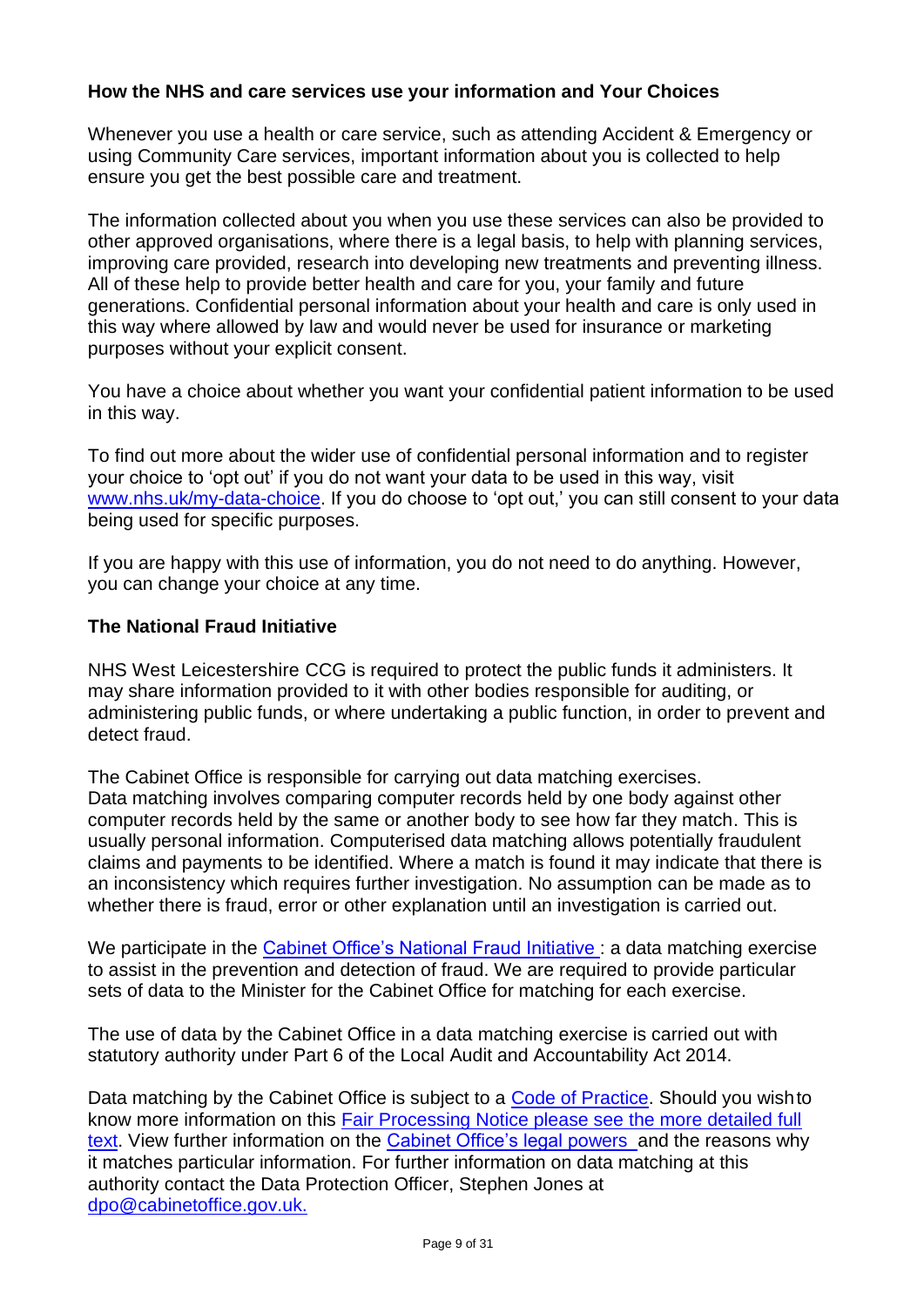#### **Legal basis for processing**

For the GDPR purposes NHS West Leicestershire CCG's lawful basis for processing is Article  $6(1)(e) -$  "...exercise of official authority...", or where there is a legal obligation to share information Article 6(1)(c) – processing is necessary for compliance with a legal obligation to which the controller is subject.

#### **Automated Decision Making**

NHS West Leicestershire CCG does not use automated individual decision- making (making a decision solely by automated means without any human involvement).

#### <span id="page-9-0"></span>**Retaining information**

Information in the CCG is held for a specific length of time depending on the type of information it is. The length of time we retain your information for is defined by the NHS retention schedule which can be viewed online here: [NHSx Records Management Code](https://www.nhsx.nhs.uk/information-governance/guidance/records-management-code/)  [of Practice 2021](https://www.nhsx.nhs.uk/information-governance/guidance/records-management-code/)

Once information has been reviewed and is no longer required to be kept by a retention period, the information will be securely destroyed.

Paper records are destroyed via a contract which the Leicestershire County Council hold; services and electronic records are deleted by individuals in line with the information governance policy and the national records management code of practice.

#### <span id="page-9-1"></span>**Security of your information**

NHS West Leicestershire CCG takes its duty to protect your personal information and confidentiality seriously. We are committed to taking all reasonable measures to ensure the confidentiality and security of personal data for which we are responsible, whether computerised or on paper.

Alongside the [Data Protection Officer \(](#page-6-1)DPO), we have appointed a Senior Information Risk Owner (SIRO) who is accountable for the management of all information assets and any associated risks and incidents, and a 'Caldicott Guardian' who is responsible for the management of patient information and patient confidentiality.

All staff are required to undertake annual [information governance t](https://www.england.nhs.uk/ig/about/)raining and are provided with an information governance handbook and an information governance code of conduct that they are required to read and agree to adhere to. The handbook ensures that staff are aware of their information governance responsibilities and follow best practice guidelines ensuring the necessary safeguards and appropriate use of person-identifiable and confidential information.

Under the NHS Confidentiality Code of Conduct, all our staff are also required to protect your information and inform you of how your information will be used. This includes, in most circumstances, allowing you to decide if and how your information can be shared. Everyone working for the NHS is subject to the common law duty of confidentiality. Information provided in confidence will only be used for the purposes advised and consented to by the service user, unless it is required or permitted by the law.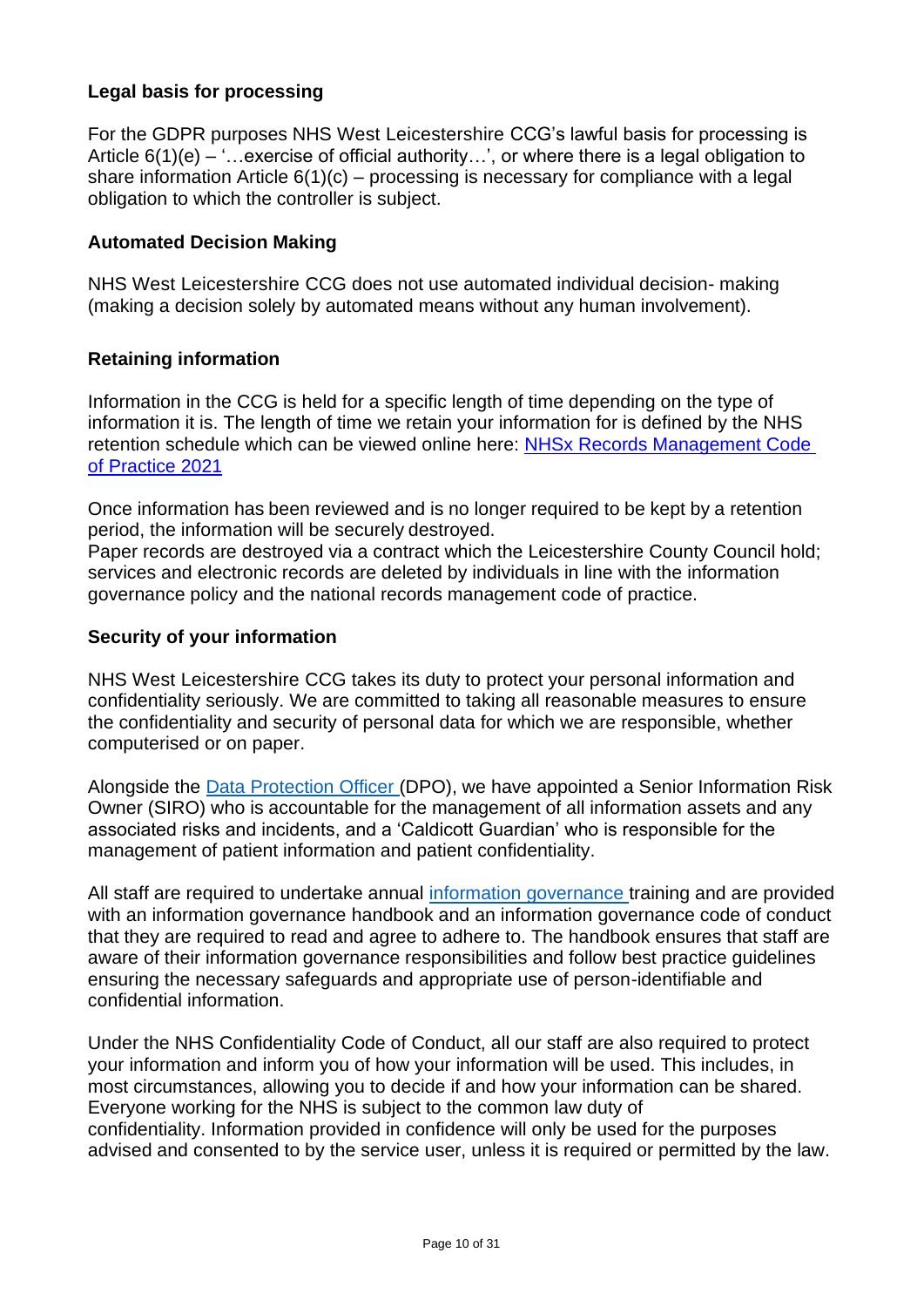## **SECTION 3: Your Rights**

- 1. [The right to be](#page-10-0) informed
- 2. [The right of access](#page-10-1)
- 3. [The right to rectification](#page-10-2)
- 4. [The right to](#page-10-3) erasure
- 5. [The right to restrict processing](#page-11-0)
- 6. [The right to data](#page-11-1) portability
- 7. [The right to](#page-11-2) object
- 8. [Rights in relation to automated decision making and](#page-12-0) profiling
- 9. [The right to withdraw](#page-12-1) consent

#### <span id="page-10-0"></span>**The right to be informed**

You have the right to be informed about the collection and use of your personal data. This [privacy notice i](#page-4-0)s one of NHS West Leicestershire CCG's key methods for providing you with this information. In addition to this notice, we will provide you with more specific information at the time we collect personal data from you, such as when you apply for Continuing Healthcare or make a complaint to us.

#### <span id="page-10-1"></span>**The right of access**

You have the right to ask us for confirmation of whether we process data about you and if we do, to have access to that data so you are aware and can verify the lawfulness of the processing.

You can make your own application to see the information we hold about you, or you can authorise someone else to make an application on your behalf. A child's parent or guardian, a patient representative, or a person appointed by the Court may also apply. If you wish to ask us for confirmation of whether we process data about you or access your personal data, then please contact the Corporate Governance Team at the CCG.

#### <span id="page-10-2"></span>**The right to rectification**

You are entitled to have personal data that we hold about you rectified, if it is inaccurate or incomplete. If we have passed the data concerned on to others, we will contact each recipient and inform them of the rectification - unless this proves impossible or involves disproportionate effort. If this is the case, we will explain to you why.

#### <span id="page-10-3"></span>**The right [to erasure](https://www.youtube.com/watch?v=x34icYC8zA0)**

You have the right to have personal data we hold about you erased and to prevent processing in specific circumstances:

- Where the personal data is no longer necessary in relation to the purpose for which it was originally collected/processed
- If you withdraw your consent for us to process your data (if this was the basison which it was collected)
- The personal data was unlawfully processed (i.e. a breach of UK data protection laws)
- The personal data has to be erased in order to comply with a legalobligation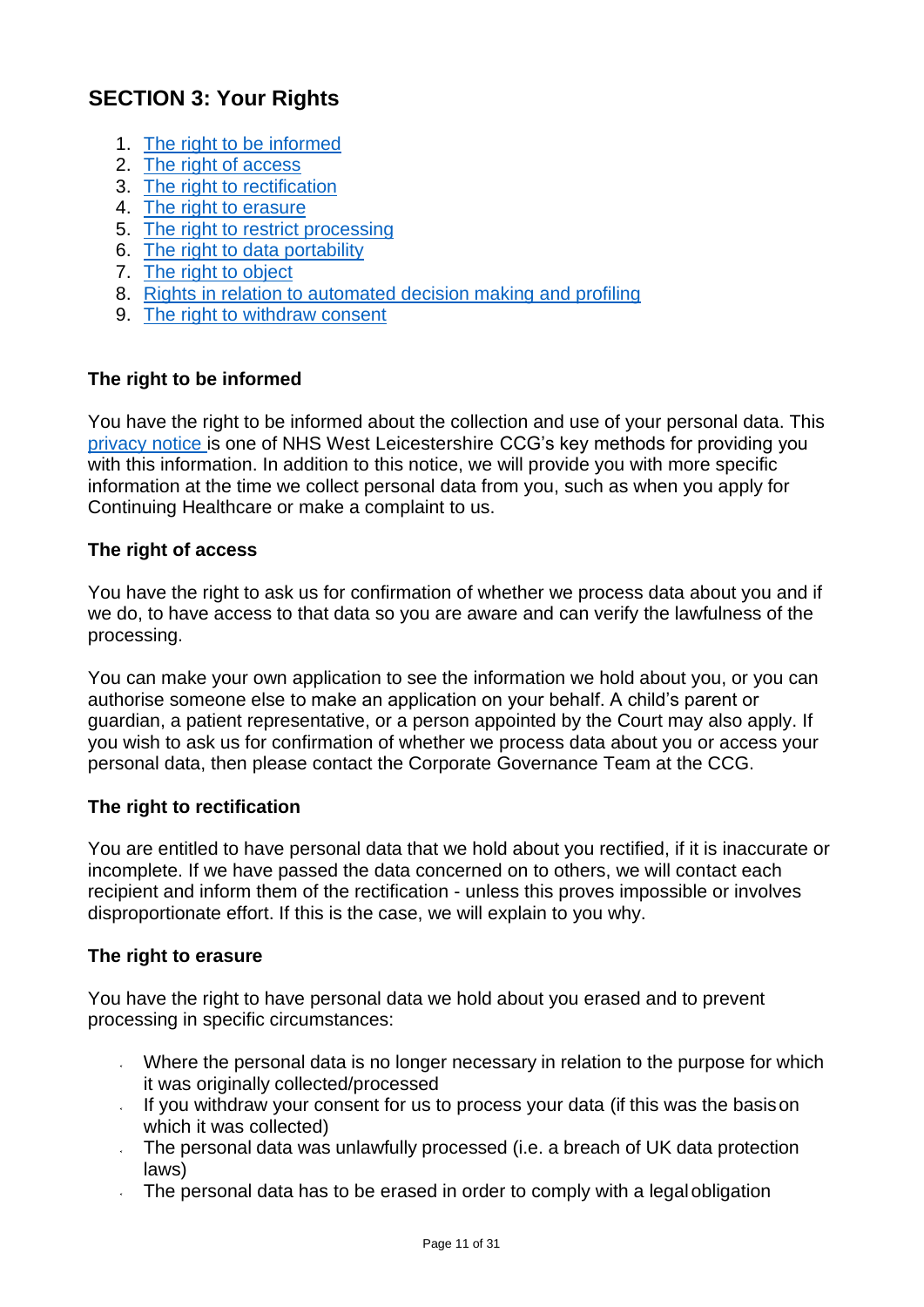However, if we have collected and are processing data about you to comply with a legal obligation for the performance of a public interest task or exercise of official authority, i.e. because we have a legal duty to do so in our functioning as a CCG, then the right to erasure does not apply.

#### <span id="page-11-0"></span>**The right to restrict processing**

You have the right to 'block' or suppress processing of your personal data which means that if you exercise this right, we can still store your data but not to further process it and will retain just enough information about you to ensure that the restriction is respected in future.

You can ask us to restrict the processing of your personal data in the following circumstances:

- If you contest the accuracy of the data, we hold about you we will restrict the processing until the accuracy of the data has been verified
- If we are processing your data as it is necessary for the performance of a public interest task and you have [objected t](#page-11-2)o the processing, we will restrict processing while we consider whether our legitimate grounds for processing are overriding
- If the processing of your personal data is found to be unlawful but you oppose [erasure a](#page-10-3)nd request restriction instead; or
- If we no longer need the data we hold about you, but you require the data to establish, exercise or defend a legal claim.

If we have disclosed the personal data in question to others, we will contact each recipient and inform them of the restriction on the processing of the personal data - unless this proves impossible or involves disproportionate effort. If asked to, we must also inform you about these recipients.

We will inform you if we decide to lift a restriction on processing.

#### <span id="page-11-1"></span>**The right to data portability**

The right to data portability allows you to obtain and reuse your personal data for your own purposes across different services. It allows you to move, copy or transfer personal data easily from one IT environment to another in a safe and secure way, without hindrance to usability although it only applies where we are processing your personal data based on your consent for us to do so or for the performance of a contract and where the processing is carried out by automated means. This means that currently, the CCG does not hold any data which would be subject to the right to data portability.

#### <span id="page-11-2"></span>**The right to object**

Where the CCG processes personal data about you on the basis of being required to do so for the performance of a task in the public interest/exercise of official authority, you have a right to object to the processing.

You must have an objection on grounds relating to your particular situation.

If you raise an objection, we will no longer process the personal data we can demonstrate compelling legitimate grounds for the processing which override your interests, rights and freedoms or the processing is for the establishment, exercise or defence of legal claims.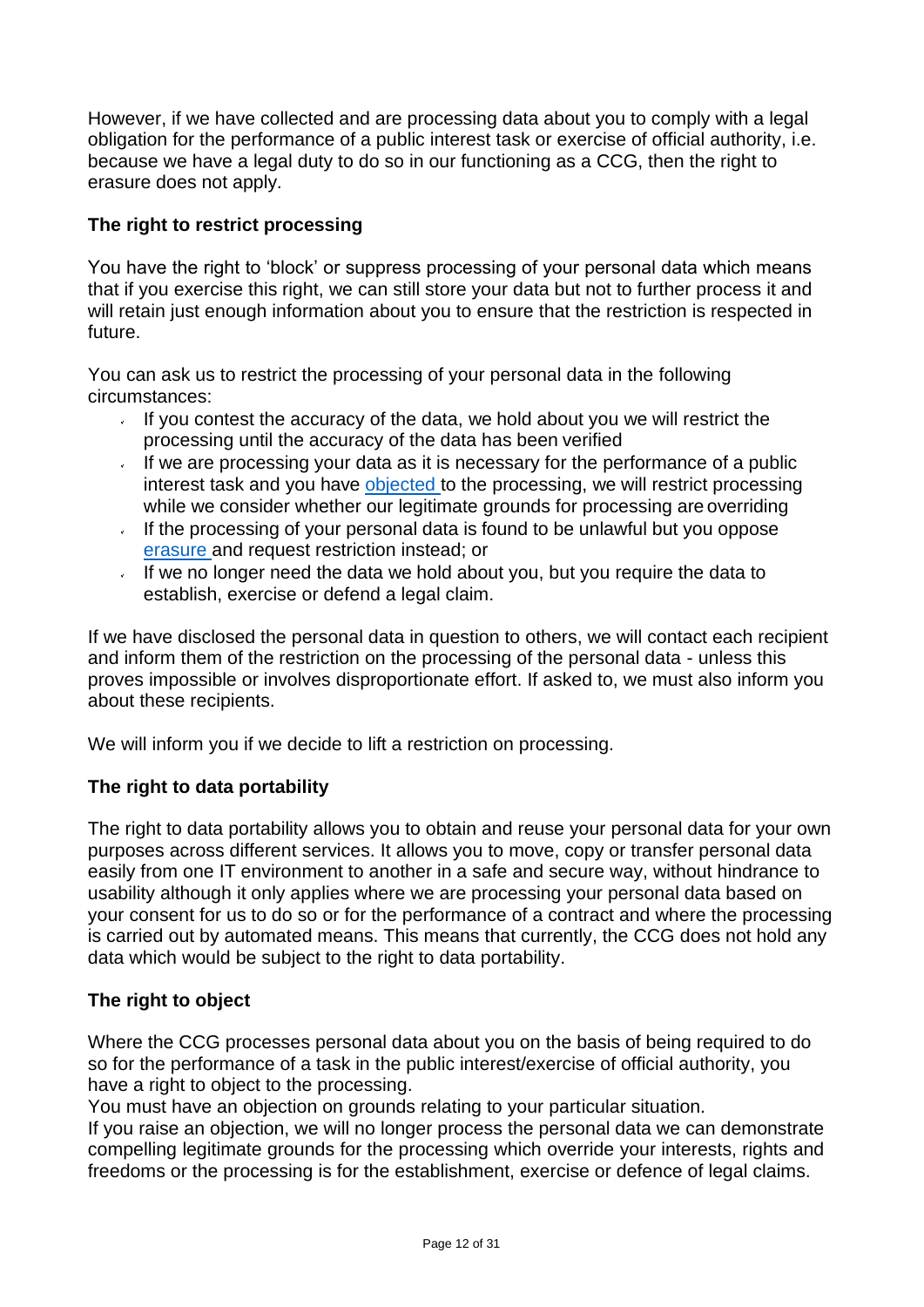#### <span id="page-12-0"></span>**Rights in relation to automated decision making and profiling**

As the CCG does not make any decisions based solely on automated processing, individuals' rights in relation to personal data processed in this way are not applicable.

#### <span id="page-12-1"></span>**The right to withdraw consent**

If the CCG processes data about you on the basis that you have given your consent for us to do so, you have the right to withdraw that consent at any time. Where possible, we will make sure that you are able to withdraw your consent using the same method as when you gave it. If you withdraw your consent, we will stop the processing as soon aspossible.

Consent can be withdrawn by contacting the **Data Protection Officer.**

Data Protection Officer (DPO): Daljit Kaur Bains - Head of Corporate Governance

Corporate Governance Team NHS East Leicestershire and Rutland Clinical Commissioning Group Leicestershire County Council Room G30, Pen Lloyd Building County Hall, Glenfield Leicester, LE3 8TB.

Telephone: 0116 295 3405 (reception)

Fax: 0116 295 1390

Email: [llrccgs.enquiries@nhs.net](mailto:llrccgs.enquiries@nhs.net)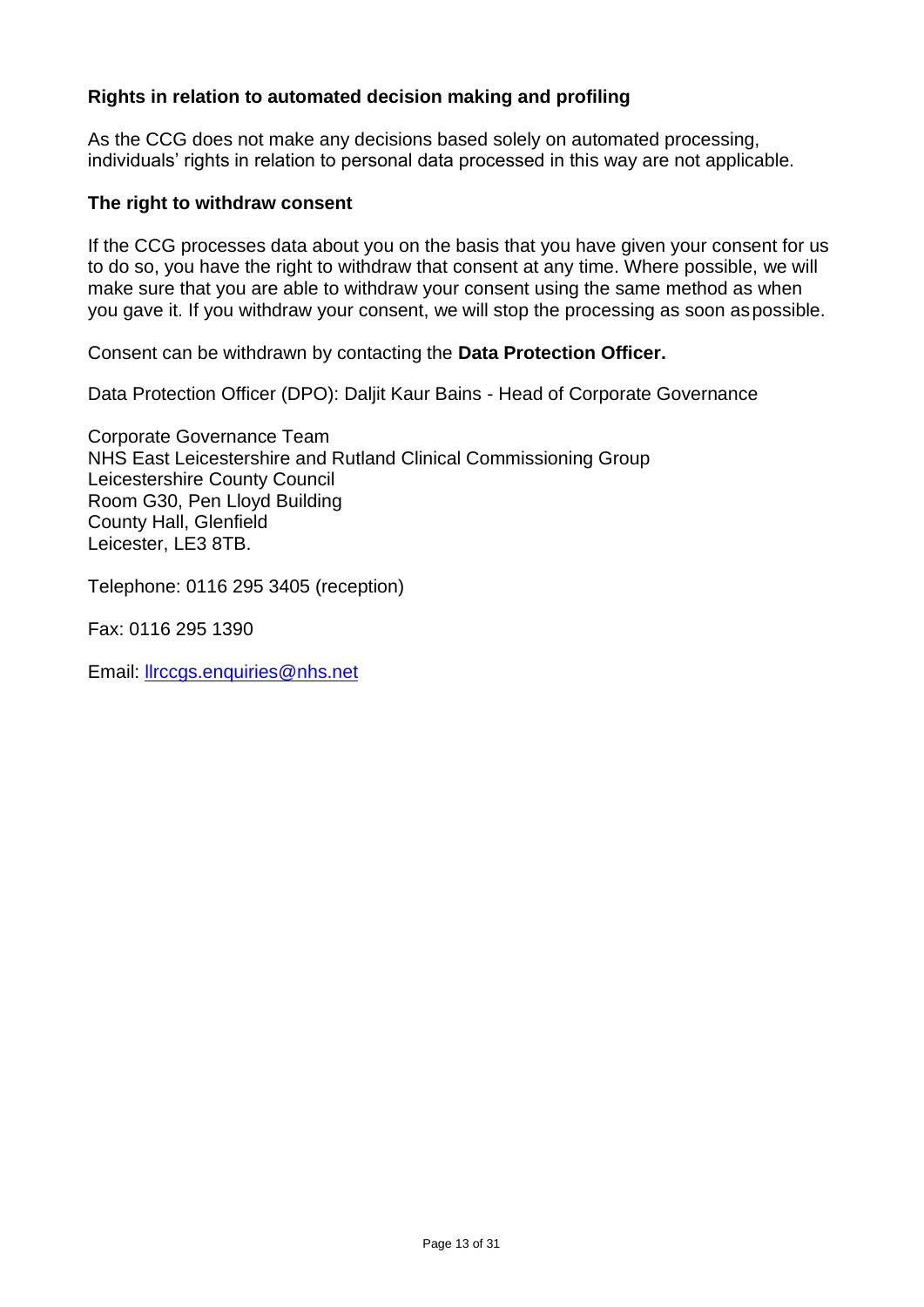## **APPENDIX 1**

## **How will NHS West Leicestershire CCG use information about you?**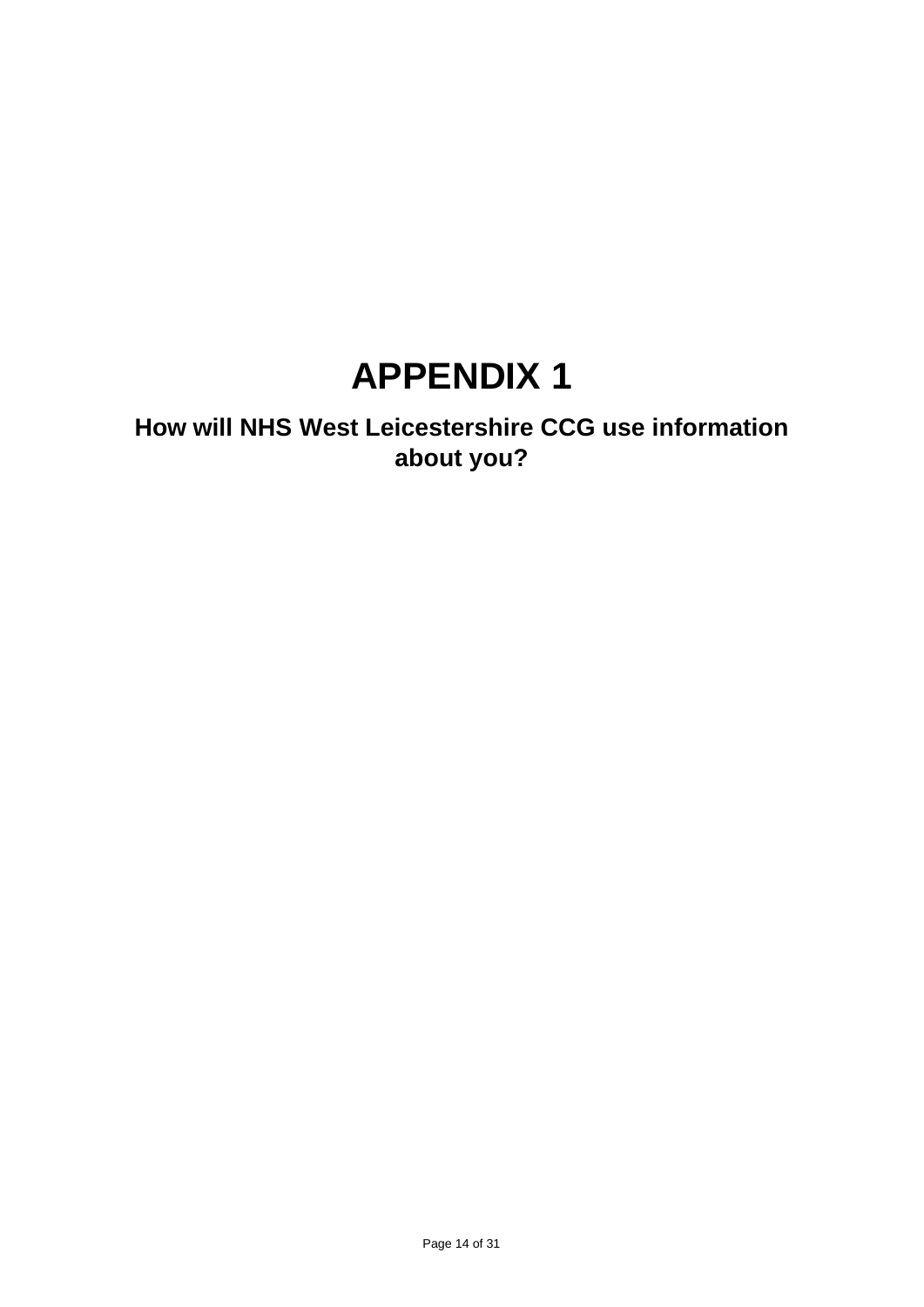## **How will NHS West Leicestershire CCG use information about you?**

## **NHS Continuing Healthcare (CHC)**

NHS CHC is explained by NHS Choices [here.](https://www.nhs.uk/conditions/social-care-and-support/nhs-continuing-care/) The NHS Commissioning Board and CCGs (Responsibilities and Standing Rules) Regulations 2012, Part 6 places a duty on CCGs to make provision for, i.e. provide CHC services.

Our CHC services are provided through Midlands and Lancashire Commissioning Support Unit (ML CSU) whom we have commissioned to act as data processors in relation to our CHC services. To determine if someone is eligible for CHC and to then arrange a care and support package that meets their assessed needs, information about the individual will need to be collected, reviewed and shared with care providers such as care homes. As the CCG has a duty to provide CHC services, this requires the collection of information about individuals for this purpose, the use of that information and the sharing of it with third parties who need to be involved in the process; we will make sure that we keep the individual concerned informed at all times of who will be providing or receiving data about them and why.

An individual receiving care or their representative may apply for a review of a CCGs decision to decline funding by an [Independent](https://www.england.nhs.uk/healthcare/) [Review Panel.](https://www.england.nhs.uk/healthcare/) The independent review process is coordinated by the NHS CHC team in NHS England.

| Sources of personal data                                                                                                                                                                                                                                            | <b>Categories of personal data</b>                                                                                                                                                                                                                                                                                                                                      | <b>Recipients of personal data</b>                                                                                                                                                                                                                                                                                                                                                                                                                                        | Legal basis for<br><b>Processing</b>                                                                                                                                                                                                                                                |
|---------------------------------------------------------------------------------------------------------------------------------------------------------------------------------------------------------------------------------------------------------------------|-------------------------------------------------------------------------------------------------------------------------------------------------------------------------------------------------------------------------------------------------------------------------------------------------------------------------------------------------------------------------|---------------------------------------------------------------------------------------------------------------------------------------------------------------------------------------------------------------------------------------------------------------------------------------------------------------------------------------------------------------------------------------------------------------------------------------------------------------------------|-------------------------------------------------------------------------------------------------------------------------------------------------------------------------------------------------------------------------------------------------------------------------------------|
| The sources of personal data<br>include:<br>Persons who will receive<br><b>CHC</b> services<br>Representatives of persons<br>who will receive CHC<br>services e.g. family<br>members, lawyers<br>Care Homes, GPs, Hospitals<br>and other Providers we<br>commission | The information the CCG uses to<br>assess eligibility, and which may be<br>submitted to an Independent<br>Review Panel, fall under the<br>following headings:<br>behaviour<br>cognition (understanding)<br>communication<br>psychological/emotional needs<br>mobility<br>nutrition (food and drink)<br>continence<br>skin (including wounds and<br>ulcers)<br>breathing | Personal data relating to a CHC<br>application is received by:<br><b>Midlands and Lancashire</b><br><b>Commissioning Support Unit</b><br>(ML CSU) Continuing<br>Healthcare teams<br>Internally in the CCG by the<br>Nursing, Quality &<br>Performance Team; the<br><b>Personalised Commissioning</b><br>Team; and the Corporate<br>Governance Team<br>The members of an<br>independent review panel (at<br>NHS England). An<br>independent review panel is<br>made up of: | For GDPR purposes NHS<br>WL CCG's lawful basis for<br>processing is Article 6(1)<br>$(e) -$ exercise of official<br>authority' And for the<br>processing of special<br>categories (health) data,<br>the CCG's lawful basis<br>is Article $9(2)$ (h) $-$ ' health<br>or social care' |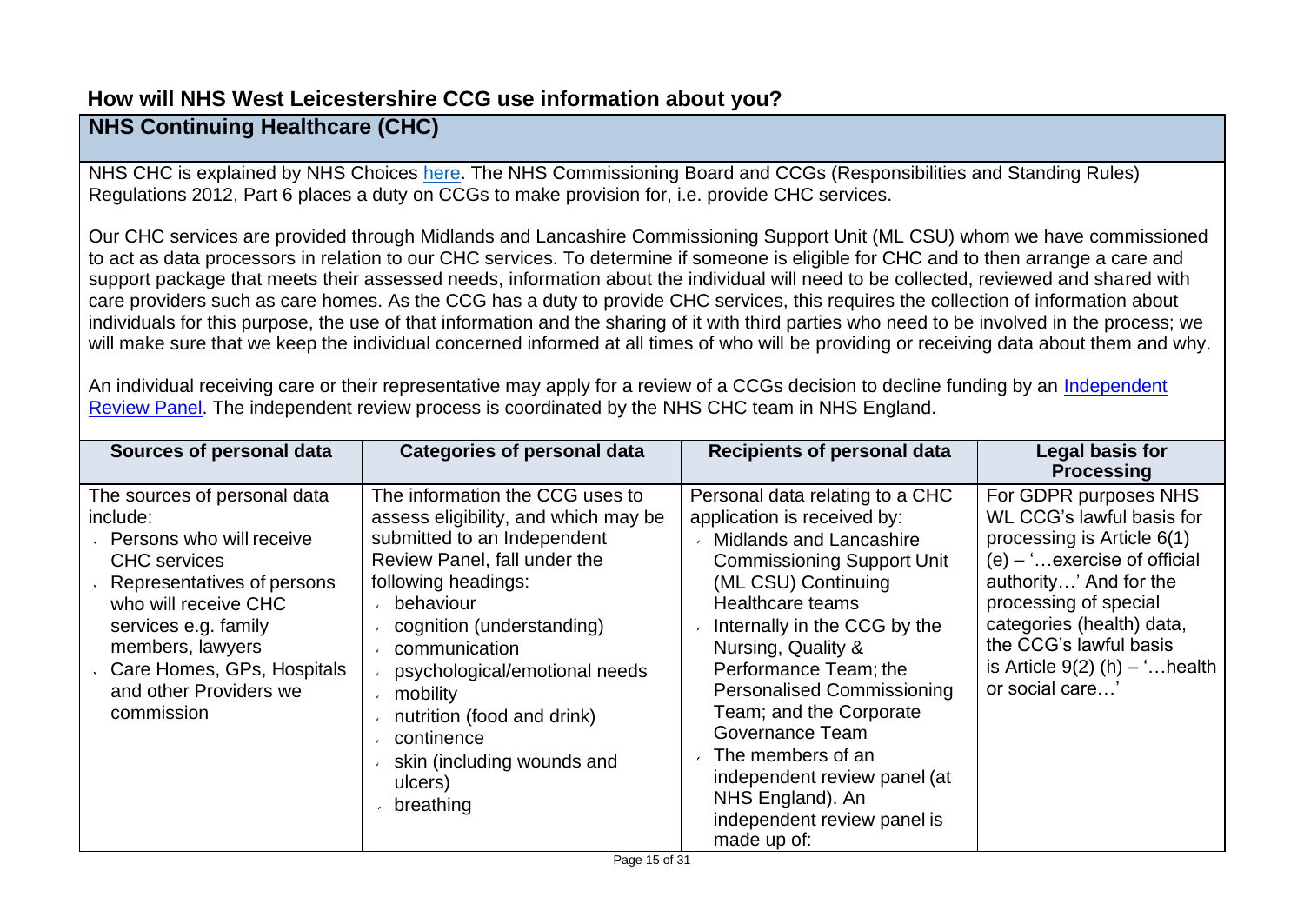| symptom control through drug<br>therapies and medication<br>altered states of consciousness<br>other significant needs<br>The obtained records that relate to<br>these areas may include Care<br>Home records, Health Records (for<br>example GP, Hospital, Mental<br>Health, District Nursing) and Social<br>Care Records. | $\circ$ an independent lay member<br>chair<br>o a representative nominated<br>by a Clinical Commissioning<br>Group (not involved in the<br>case);<br>$\circ$ a representative nominated<br>by a Local Authority (not<br>involved in the case); and at<br>times there is also a clinical<br>advisor in attendance |
|-----------------------------------------------------------------------------------------------------------------------------------------------------------------------------------------------------------------------------------------------------------------------------------------------------------------------------|------------------------------------------------------------------------------------------------------------------------------------------------------------------------------------------------------------------------------------------------------------------------------------------------------------------|
|-----------------------------------------------------------------------------------------------------------------------------------------------------------------------------------------------------------------------------------------------------------------------------------------------------------------------------|------------------------------------------------------------------------------------------------------------------------------------------------------------------------------------------------------------------------------------------------------------------------------------------------------------------|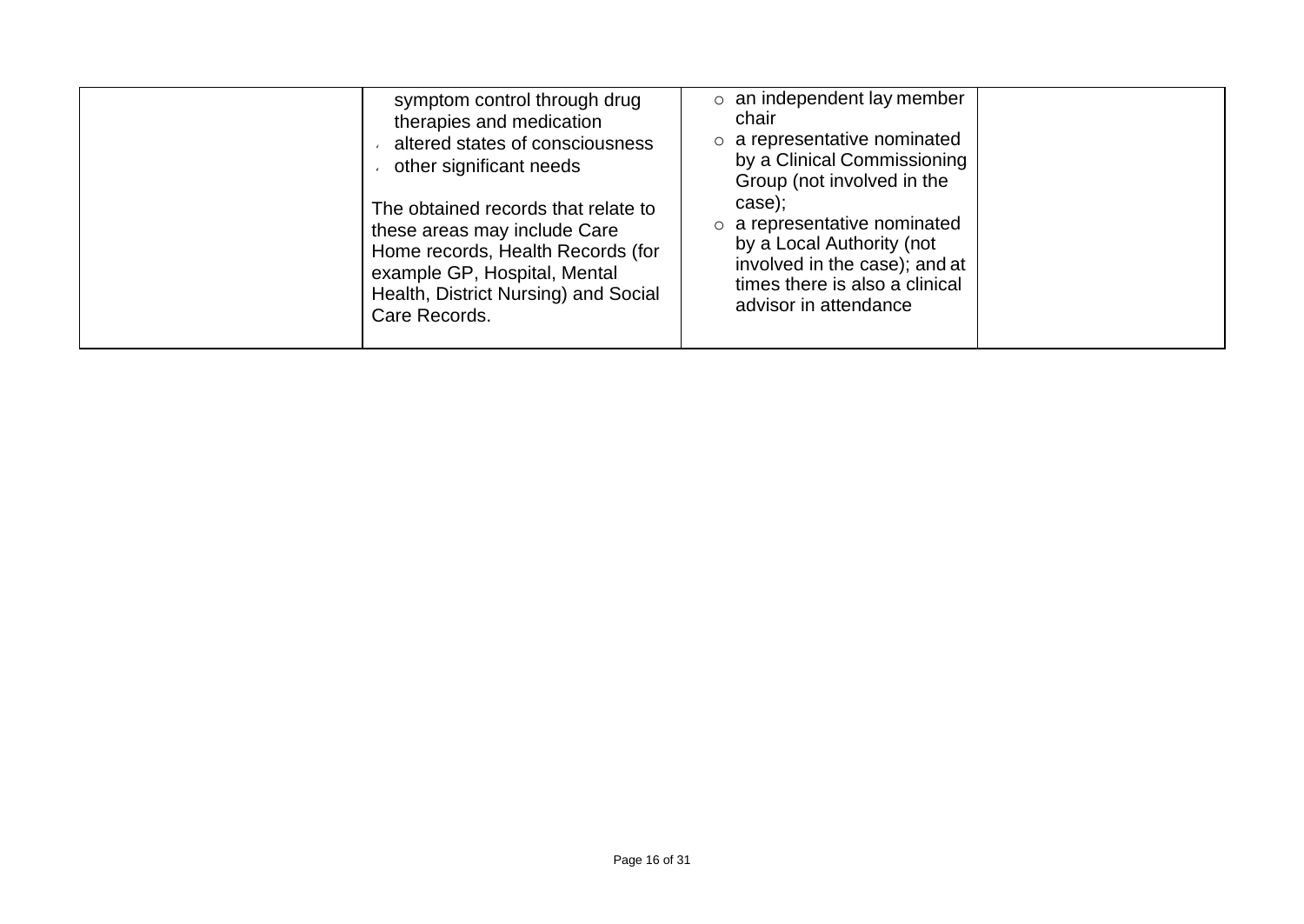## **Individual Funding Requests (IFRs)**

The NHS has a duty to spend the money it receives from the Government in a fair way, taking into account the health needs of the whole community. The CCG's role is to ensure it gets best value for this money by spending it wisely on behalf of the public.

CCGs pay for local NHS health services and NHS England pays for highly specialised health services. The CCGs have a legal duty to provide health services for patients with the fixed amount of money they have received from the Government. They have a legal duty not to spend more than this. This means that some hard choices have to be made. Not all treatments can be provided by the NHS. Treatments that are limited by CCGs are shown in their Clinical Commissioning Policies: Data Protection/Privacy - [West Leicestershire CCG](https://www.westleicestershireccg.nhs.uk/data-protection-privacy)

However, CCGs know that there will always be times when a patient would benefit from a particular treatment not usually provided by the NHS. To apply for this treatment, an Individual Funding Request (IFR) is made to allow the CCG to consider these requests, access to both personal and health information regarding the individual to whom the request relates is required. As the National Health Service Commissioning Board and Clinical Commissioning Groups (Responsibilities and Standing Rules) Regulations 2012, Part 7, Regulation 34 places a duty on CCGs in respect of the funding and commissioning of drugs and other treatments, this provides the CCG with a legal basis to use personal data as part of this process.

IFRs are managed by NHS WL CCG for itself and on behalf of NHS Leicester City CCG and NHS East Leicestershire and Rutland CCG.

| Sources of personal data                                                                                        | <b>Categories of personal data</b>                                                                                                                                                                                                                                                                                | <b>Recipients of personal data</b>                                                                                                                                                                                                                                                        | Legal basis for<br><b>Processing</b>                                                                                                                                                                                                                                                            |
|-----------------------------------------------------------------------------------------------------------------|-------------------------------------------------------------------------------------------------------------------------------------------------------------------------------------------------------------------------------------------------------------------------------------------------------------------|-------------------------------------------------------------------------------------------------------------------------------------------------------------------------------------------------------------------------------------------------------------------------------------------|-------------------------------------------------------------------------------------------------------------------------------------------------------------------------------------------------------------------------------------------------------------------------------------------------|
| The information is provided by a<br>clinician who submits an IFR<br>application form on behalf of a<br>patient. | The IFR application form includes:<br>NHS number<br>Name and address<br>Date of birth<br><b>GP</b> details<br><b>Diagnosis</b><br>Requested intervention and other<br>information relevant to the<br>request<br>Gender and ethnicity are also<br>collected and held in anonymous<br>form for equality monitoring. | Applications are considered by an<br>independent panel who have not<br>been involved in your treatment.<br>The panel is made up of doctors,<br>nurses, public health experts,<br>pharmacists, CCG<br>representatives and lay members<br>and is led by an independent lay<br>member chair. | For GDPR purposes NHS<br><b>WL Leicestershire CCG's</b><br>lawful basis for processing<br>is Article $6(1)$<br>$(e) -$ exercise of official<br>authority' For the<br>processing of special<br>categories (health) data the<br>lawful basis is Article<br>$9(2)(h) -$ health or social<br>care'. |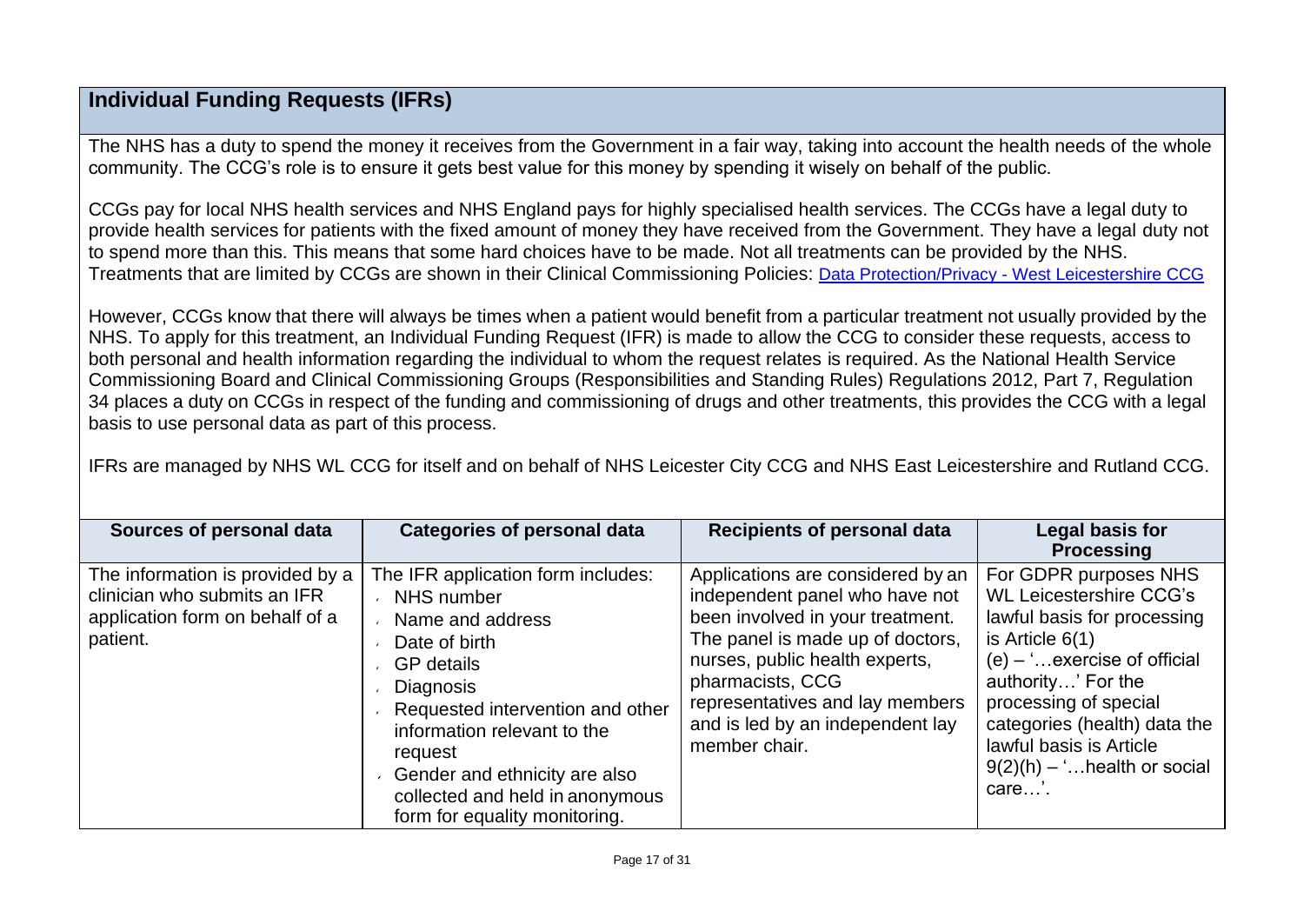## **Complaints and Enquiries**

Most NHS care and treatment goes well but sometimes things can go wrong. If you are unhappy with your care or the service you have received, it is important to let us know so we can improve. When NHS WL CCG receives a complaint, to allow it to be fairly and thoroughly managed, in most cases personal information will be required. CCGs have statutory duties (Section 6 of the Local Authority Social Services and NHS Complaints [England] Regulations (2009) (under section 113 "Complaints about Healthcare" of the Health and Social Care (Community Health and Standards) Act 2003)) which allow the processing of personal data in relation to complaints.

In order to process a complaint or concern, the CCG will collect the relevant information at the point of contact to enable the team to provide a sufficient response to the request. This process is managed by the CCG and is overseen by the Corporate Governance Team.

| Legal basis for<br>Sources of personal data<br><b>Categories of personal data</b><br><b>Recipients of personal data</b><br><b>Processing</b><br>For the General Data<br>The sources of personal data<br>The recipients of personal data<br>Information relating to complaints<br><b>Protection Regulation</b><br>would generally include the<br>relating to complaints include:<br>include:<br>(GDPR) purposes NHS WL<br>following categories of personal<br>Any team within the CCG that<br>Patients<br>Leicestershire CCG's lawful<br>may receive an enquiry or<br>data:<br>Members of the public<br>basis for processing is<br>Patient's name<br>complaint<br>Patient representatives<br>Article $6(1)(e)$ ' exercise<br>Patient's address<br><b>Members of Parliament</b><br>ML CSU who manage other<br>$\epsilon$<br>of official authority'. For<br>services on behalf of the CCG<br>Patient's contact number<br><b>Parliamentary and Health</b><br>the processing of special<br>under contract<br>Service Ombudsman<br><b>GP Surgery</b><br>$\epsilon$<br>categories data, the basis is<br>Relevant providers (with the<br>Patient's NHS number<br>Other CCG's (with the<br>Article 9(2)(h) ' health or<br>consent of the data subject) in<br>consent of the individual)<br>Patient's date of birth<br>social care'.<br>order to fully investigate the<br>Provider organisations we<br>Representative details (if<br>complaint being made<br>commission (with the<br>applicable)<br><b>Members of Parliament</b><br>consent of the individual)<br>Representative address (if<br><b>Parliamentary and Health</b><br>NHS England (with the<br>applicable)<br>Service Ombudsman<br>consent of the individual)<br>The nature of the complaint<br>Other CCG's (with the consent<br>of the individual)<br>NHS England (with the<br>consent of the individual) |  |  |
|---------------------------------------------------------------------------------------------------------------------------------------------------------------------------------------------------------------------------------------------------------------------------------------------------------------------------------------------------------------------------------------------------------------------------------------------------------------------------------------------------------------------------------------------------------------------------------------------------------------------------------------------------------------------------------------------------------------------------------------------------------------------------------------------------------------------------------------------------------------------------------------------------------------------------------------------------------------------------------------------------------------------------------------------------------------------------------------------------------------------------------------------------------------------------------------------------------------------------------------------------------------------------------------------------------------------------------------------------------------------------------------------------------------------------------------------------------------------------------------------------------------------------------------------------------------------------------------------------------------------------------------------------------------------------------------------------------------------------------------------------------------------------------------------------------------------------------------------------------------|--|--|
|                                                                                                                                                                                                                                                                                                                                                                                                                                                                                                                                                                                                                                                                                                                                                                                                                                                                                                                                                                                                                                                                                                                                                                                                                                                                                                                                                                                                                                                                                                                                                                                                                                                                                                                                                                                                                                                               |  |  |
|                                                                                                                                                                                                                                                                                                                                                                                                                                                                                                                                                                                                                                                                                                                                                                                                                                                                                                                                                                                                                                                                                                                                                                                                                                                                                                                                                                                                                                                                                                                                                                                                                                                                                                                                                                                                                                                               |  |  |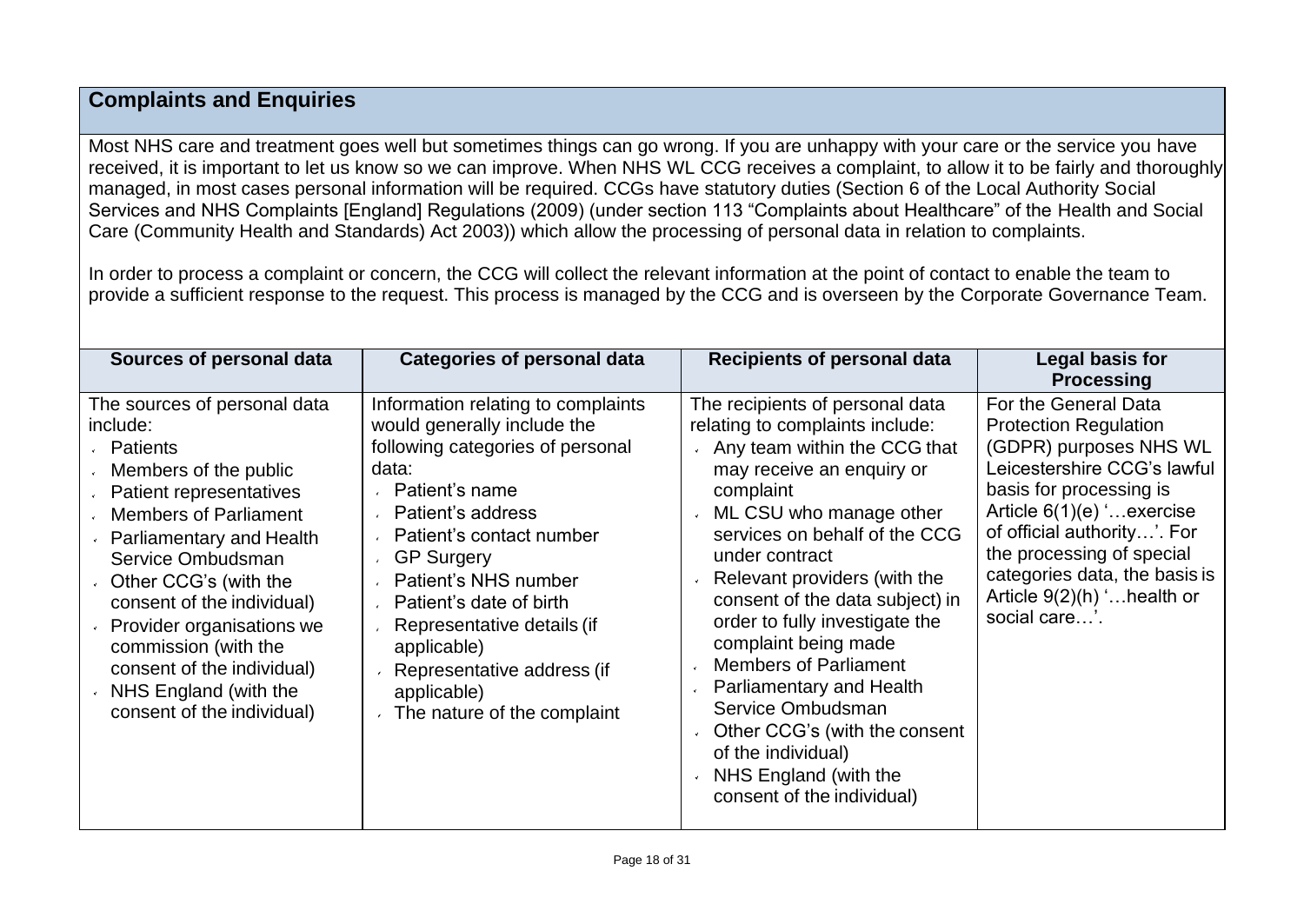## **MP Enquiries**

NHS WL CCG shares responsibility for accounting to the public and to Parliament for policies, decisions and activities across the health and care sector. Accountability to Parliament will often be required through responses to parliamentary questions, enquiries from MPs on behalf of their constituents, and appearances before parliamentary committees. In doing so, NHS WL CCG collect relevant information at the point of contact to enable the CCG to provide a response to the request.

| Sources of personal data                                                                                                                                 | <b>Categories of personal data</b>                                                                                                                                                                                                                               | <b>Recipients of personal data</b>                                                                                                                                                                                                                                                                                                                                                                                                                                                                                                                                                                                                                                                                                   | Legal basis for<br><b>Processing</b>                                                                                                                                                                                                                                                                                      |
|----------------------------------------------------------------------------------------------------------------------------------------------------------|------------------------------------------------------------------------------------------------------------------------------------------------------------------------------------------------------------------------------------------------------------------|----------------------------------------------------------------------------------------------------------------------------------------------------------------------------------------------------------------------------------------------------------------------------------------------------------------------------------------------------------------------------------------------------------------------------------------------------------------------------------------------------------------------------------------------------------------------------------------------------------------------------------------------------------------------------------------------------------------------|---------------------------------------------------------------------------------------------------------------------------------------------------------------------------------------------------------------------------------------------------------------------------------------------------------------------------|
| The sources of personal data<br>include:<br>$\cdot$ MP<br>Constituent of the MP<br>↓ Parliament or DHSC<br>Parliamentary and Health<br>Service Ombudsman | The data collected by NHS West<br>Leicestershire CCG is stored in the<br>Corporate Governance Team's<br>central files. These will include:<br>An individual's name, contact<br>information and any other<br>information relating to the query<br>MPs information | The information, including<br>information about the member of<br>the public and MP is used by:<br>NHS West Leicestershire<br><b>CCG's Accountable Officer</b><br><b>NHS West Leicestershire</b><br><b>CCG's Nursing and Quality</b><br>Directorate and the<br>Communications and<br><b>Engagement Team within</b><br>the People & Innovation<br>Directorate.<br>Any other team within NHS<br>West Leicestershire CCG that<br>may directly receive such<br>requests and/or hold any<br>information relevant to the<br>request<br>The Commissioning Support<br>Unit under contract with NHS<br>West Leicestershire CCG in<br>the handling of any relevant<br>information that they hold on<br>behalf of NHS<br>WL CCG. | For the General Data<br><b>Protection Regulation</b><br>(GDPR) purposes, NHS<br>West Leicestershire CCG's<br>lawful basis for processing<br>is Article $6(1)(e)$<br>exercise of official<br>authority'.<br>For the processing of<br>special categories data, the<br>basis is Article $9(2)(h)$<br>health or social care'. |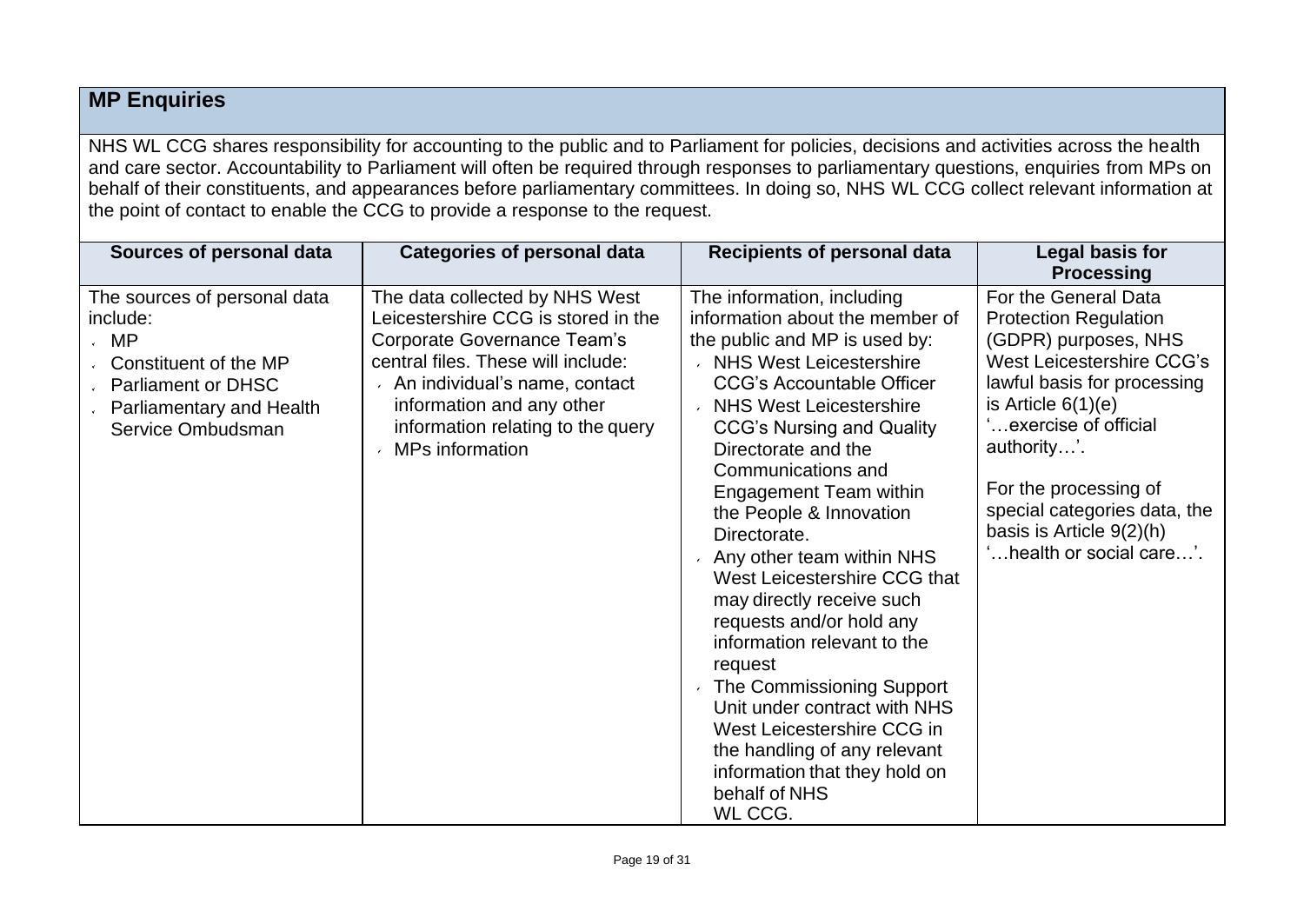## **Whistleblowing**

Whistleblowing is the term used when a worker contacts us with a concern about an organisation and its services. The concern will typically (although not necessarily) be regarding something they have witnessed at work.

NHS WL CCG can investigate cases relating to Providers it has a contract with.

| Sources of personal data                                                                                                                                                                                                    | <b>Categories of personal data</b>                                                                                                                                                                                                                                                                                                                                                            | <b>Recipients of personal data</b>                                                                                                                                                                                                                                                                                                                                                                                                                                                                                                                                                                                                                                              | Legal basis for<br><b>Processing</b>                                                                                                                                                                                                                                         |
|-----------------------------------------------------------------------------------------------------------------------------------------------------------------------------------------------------------------------------|-----------------------------------------------------------------------------------------------------------------------------------------------------------------------------------------------------------------------------------------------------------------------------------------------------------------------------------------------------------------------------------------------|---------------------------------------------------------------------------------------------------------------------------------------------------------------------------------------------------------------------------------------------------------------------------------------------------------------------------------------------------------------------------------------------------------------------------------------------------------------------------------------------------------------------------------------------------------------------------------------------------------------------------------------------------------------------------------|------------------------------------------------------------------------------------------------------------------------------------------------------------------------------------------------------------------------------------------------------------------------------|
| Information will be provided by:<br>The whistleblower regarding<br>themselves and those<br>involved in the issues leading<br>to the concerns raised<br>Those considered at risk<br>Providers we commission<br>services from | Data collected can be anonymous<br>from the whistleblower depending<br>on the nature in which the<br>information is provided. Other times:<br>Name<br>$\mathbf{r}$<br>Contact details<br>Specific elements relating to the<br>concerns may be collected, i.e.<br>personal information regarding<br>another employee, or those<br>concerned to be at risk (name,<br>contact information etc.). | The information is used by:<br><b>NHS West Leicestershire</b><br>CCG and relevant teams for<br>the purposes of investigation<br>An alternative external body<br>such as the following:<br>Fraud and corruption - NHS<br>$\circ$<br><b>Counter Fraud Authority</b><br>Serious patient safety<br>$\circ$<br>issues or issues relating to<br>condition of registration -<br><b>Care Quality Commission</b><br>(CQC)<br>Allegations regarding a<br>clinician's fitness to practice<br>- relevant professional<br>regulator or healthcare body<br>(CQC)<br>Safeguarding- Issues will be<br>dealt with in accordance<br>with NHS West<br>Leicestershire CCG<br>safeguarding policies. | For the GDPR purposes<br><b>NHS West Leicestershire</b><br>CCG's lawful basis for<br>processing is Article $6(1)(e)$<br>exercise of official<br>authority'. For the<br>processing of special<br>categories data the basis is<br>Article 9(2)(h) ' health or<br>social care'. |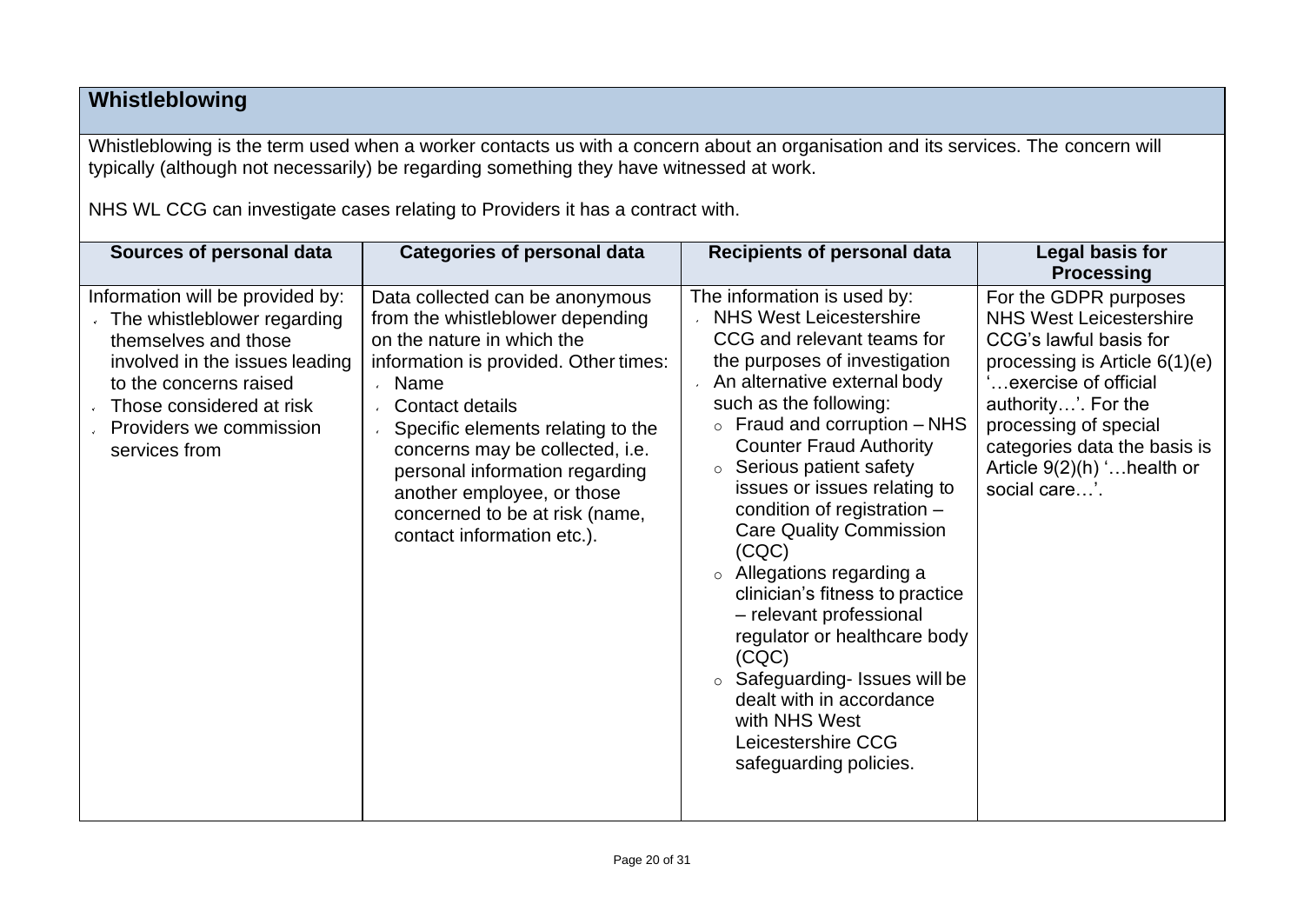## **Legal Processes and Claims**

In certain situations, because of its commissioning responsibilities NHS WL CCG is required to become involved in legal proceedings such as claims for compensation; court of protection orders; Coroner's Court; and court orders.

It is therefore necessary for it to process personal and special categories of data for the purpose of, or in connection with, legal proceedings (including prospective legal proceedings), for the purpose of obtaining legal advice, or for the purpose of establishing, exercising or defending legal rights. These legal proceedings include claims.

| Sources of personal data                                                                                                                                                                                                                                                                                                                                                                                                                                                                               | <b>Categories of personal data</b>                                                                                                                                                                                                 | <b>Recipients of personal data</b>                                                                                                                                                                                      | Legal basis for<br><b>Processing</b>                                                                                                                                                                                                                                                                                                                                                                                                                                                                                                                                                         |
|--------------------------------------------------------------------------------------------------------------------------------------------------------------------------------------------------------------------------------------------------------------------------------------------------------------------------------------------------------------------------------------------------------------------------------------------------------------------------------------------------------|------------------------------------------------------------------------------------------------------------------------------------------------------------------------------------------------------------------------------------|-------------------------------------------------------------------------------------------------------------------------------------------------------------------------------------------------------------------------|----------------------------------------------------------------------------------------------------------------------------------------------------------------------------------------------------------------------------------------------------------------------------------------------------------------------------------------------------------------------------------------------------------------------------------------------------------------------------------------------------------------------------------------------------------------------------------------------|
| These will include:<br>An individual's name, contact<br>information and any other<br>information relating to the<br>situation, including<br>information about the care<br>and treatment provided to the<br>individual<br>Information about the<br>representative of an<br>individual<br>Information about the family<br>and/or carers of an individual<br>Information about the health<br>and social care professionals<br>involved in an individual's<br>care<br>Information about court<br>officials | The sources of data include:<br><b>The Courts</b><br>Representatives of an individual<br>Lawyers<br><b>GPs and other Providers we</b><br>commission<br>Health and social care<br>professionals involved in an<br>individual's care | These include:<br><b>The Courts</b><br>Representatives of an<br>individual<br>Lawyers<br><b>GPs and other Providers we</b><br>commission<br>Health and social care<br>professionals involved in an<br>individual's care | Where we process personal<br>data for Court of Protection<br>purposes, the legal basis<br>for doing so is:<br>Article $6(1)(c)$ –<br>processing is necessary<br>for compliance with a<br>legal obligation to which<br>the controller is subject<br>Article $6(1)(e)$ –<br>processing is necessary<br>for the performance of a<br>task carried out in the<br>public interest or in the<br>exercise of official<br>authority vested in the<br>controller; or<br>Article $6(1)(f)$ –<br>processing is necessary<br>for the purposes of<br>legitimate interests<br>pursued by the<br>controller. |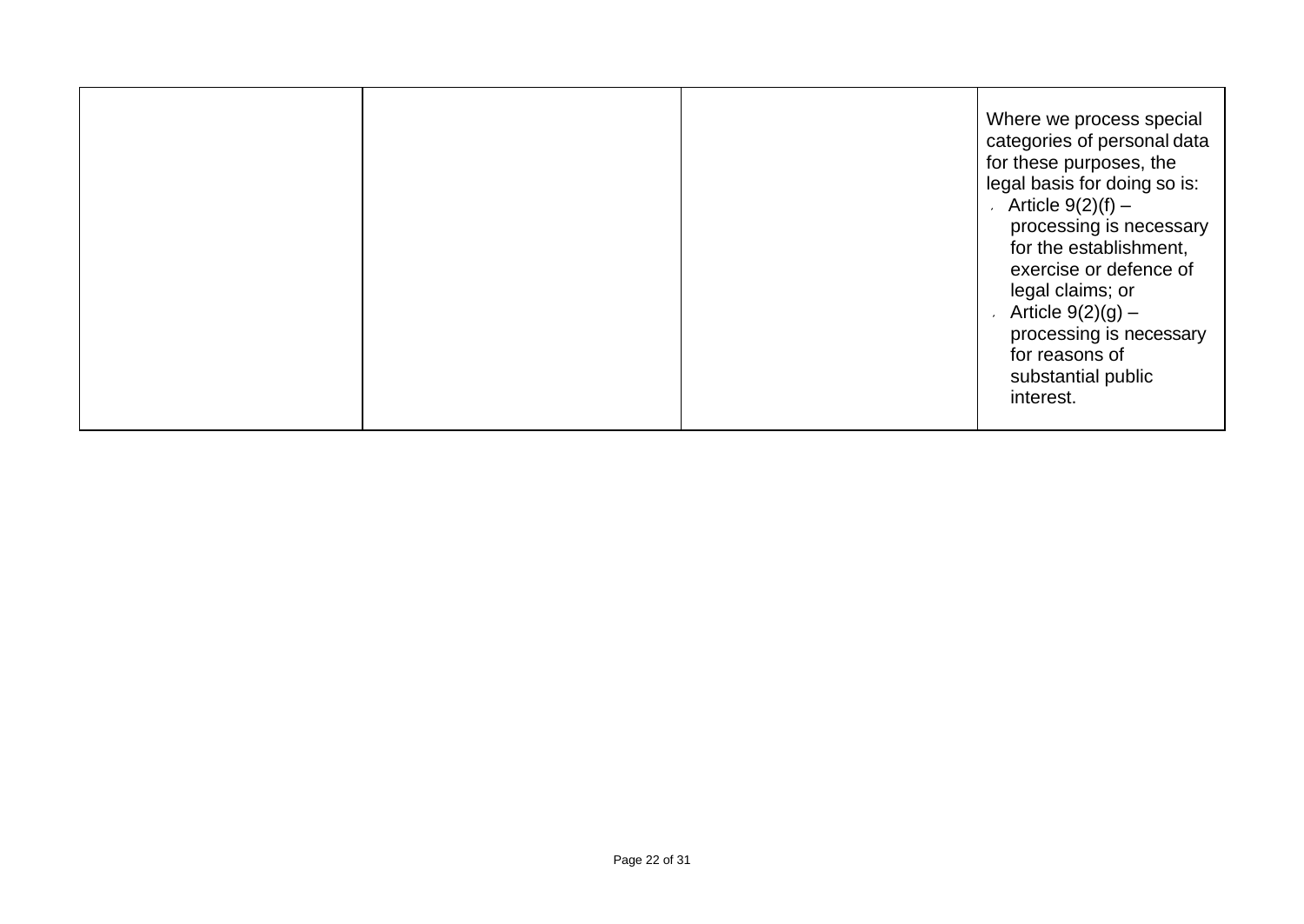## **Communications, Stakeholder Engagement and Patient Experience**

Patient and public participation is an essential part of NHS WL CCG's way of working. It is one of the legal duties of the CCG. We want to build strong and supportive communications and, patient experience and stakeholder engagement relationships, so that we can work in partnership and use people's experiences and views to inform our work.

NHS WL CCG offer various services to the public by giving them the opportunity to communicate, engage and share their experiences with us. These could be engaging with members of the public and professional colleagues regarding:

- **Contacting the CCG through its contact forms online**
- The latest news and information from the CCG
- Providing consultation feedback opportunities on initiatives
- CCG membership services
- $\cdot$  Invitations to events and details on how to get involved;
- Survey activities
- Social media channels and opportunities such as Facebook ,Twitter and Hootsuite
- Media enquiries

However, we only use these details to provide the service the person has requested and for other closely related purposes. For example, we might use information about people who have requested a publication to carry out a survey to find out if they are happy with the level of service they received or if the information is useful to them.

Any personal data received in response to communication, stakeholder and patient experience activities, is removed before responses are collated, analysed or disseminated. The CCG may use an external provider (e.g. ML CSU) as a data processor to support our communication, stakeholder engagement and patient experience activities.

| Sources of personal data                                                                                           | <b>Categories of personal data</b>                                                                                 | <b>Recipients of personal data</b>                                                                                                                                                          | Legal basis for<br><b>Processing</b>                                                                                                                                             |
|--------------------------------------------------------------------------------------------------------------------|--------------------------------------------------------------------------------------------------------------------|---------------------------------------------------------------------------------------------------------------------------------------------------------------------------------------------|----------------------------------------------------------------------------------------------------------------------------------------------------------------------------------|
| These include:<br>Name<br>Age address and postcode<br>E-mail address<br>Whether the applicant can<br>access e-mail | These include:<br>Name<br>Age address and postcode<br>E-mail address<br>Whether the applicant can<br>access e-mail | By CCG teams in the routine<br>course of their work with<br>relevant stakeholders, e.g. at<br>events, during consultations<br>When members of the public<br>voluntarily contact NHS<br>West | For the General Data<br><b>Protection Regulation</b><br>(GDPR) purposes NHS<br>West Leicestershire CCG's<br>lawful basis<br>for processing is Article<br>$6(1)(e) -$ exercise of |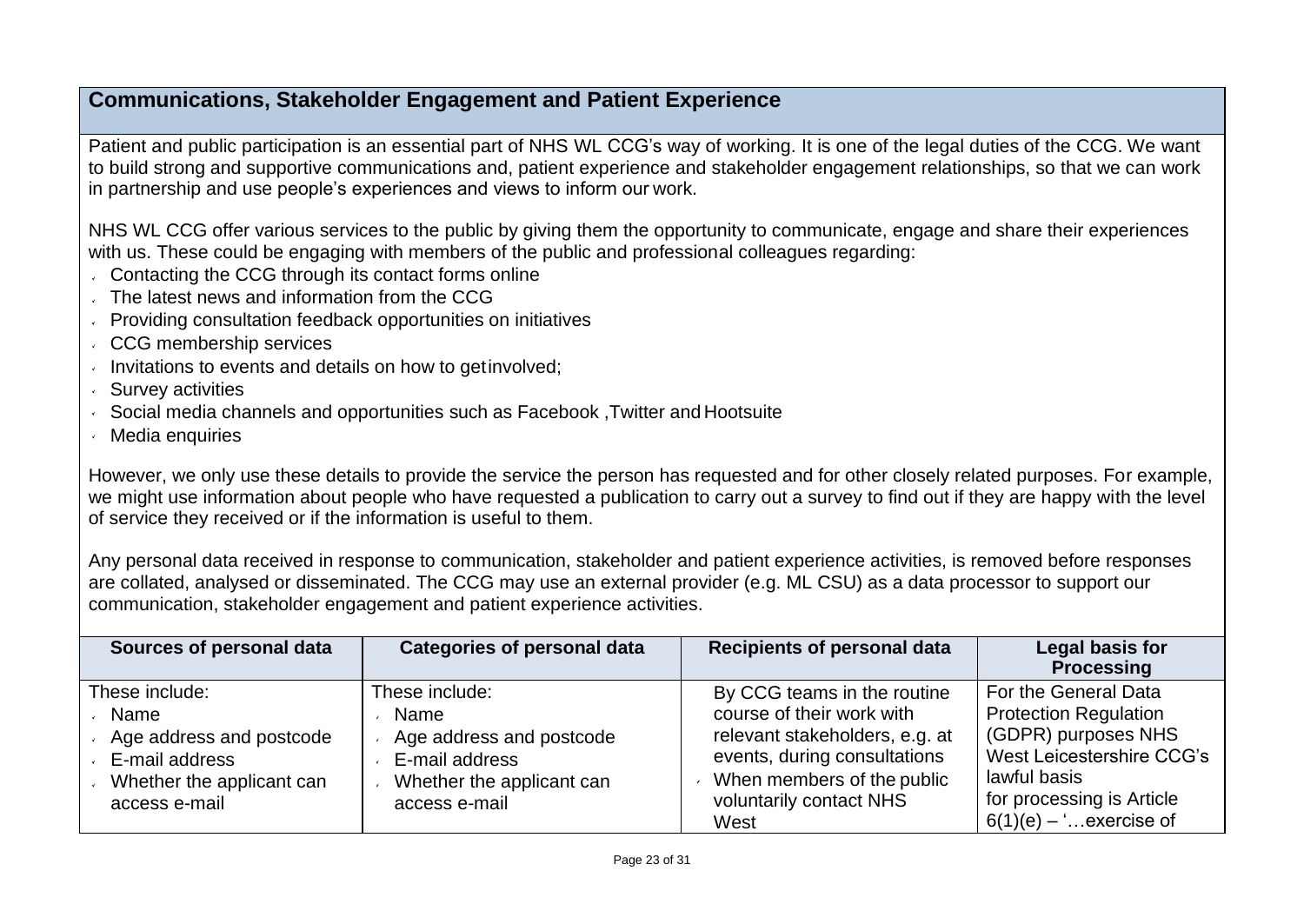| Whether the applicant is a:          | Whether the applicant is a:            | Leicestershire CCG and ask          | official authority'. |
|--------------------------------------|----------------------------------------|-------------------------------------|----------------------|
| patient or health service<br>$\circ$ | $\circ$ patient or health service user | to be placed on a relevant          |                      |
| user (current or                     | (current or previously)                | mailing list for updates or to      |                      |
| previously)                          | $\circ$ carer of a patient currently / | become members of the CCG           |                      |
| $\circ$ carer of a patient currently | previously using health                | etc.                                |                      |
| / previously using health            | services                               | <b>Our Strategic Transformation</b> |                      |
| services                             | representative of a patient<br>$\circ$ | Partner organisations e.g.          |                      |
| $\circ$ representative of a patient  | organisation                           | other CCGs in Leicestershire,       |                      |
| organisation                         | Ability to use telephone, e-mail,      | Local Authorities, Voluntary        |                      |
| Ability to use telephone, e-         | and internet to communicate and        | organisations, GPs, Provider        |                      |
| mail, and internet to                | take part in meetings                  | organisations we commission,        |                      |
| communicate and take part            | Ability to commit time                 | <b>NHS England</b>                  |                      |
| in meetings                          | Any access or support needs to         | <b>Categories of recipients</b>     |                      |
| Ability to commit time               | enable participation                   | Members of the public               |                      |
| Any access or support needs          |                                        | Our website data processor          |                      |
| to enable participation              |                                        | provider                            |                      |
|                                      |                                        | Our mailing services data           |                      |
|                                      |                                        | processor provider                  |                      |
|                                      |                                        | Our surveys processing              |                      |
|                                      |                                        | provider                            |                      |
|                                      |                                        | ↓ Internal CCG staff                |                      |
|                                      |                                        | Our Strategic Transformation        |                      |
|                                      |                                        | Partner organisations e.g.          |                      |
|                                      |                                        | other CCG's in Leicestershire,      |                      |
|                                      |                                        | Voluntary organisations, GP's,      |                      |
|                                      |                                        | Provider organisations we           |                      |
|                                      |                                        | commission, NHS England             |                      |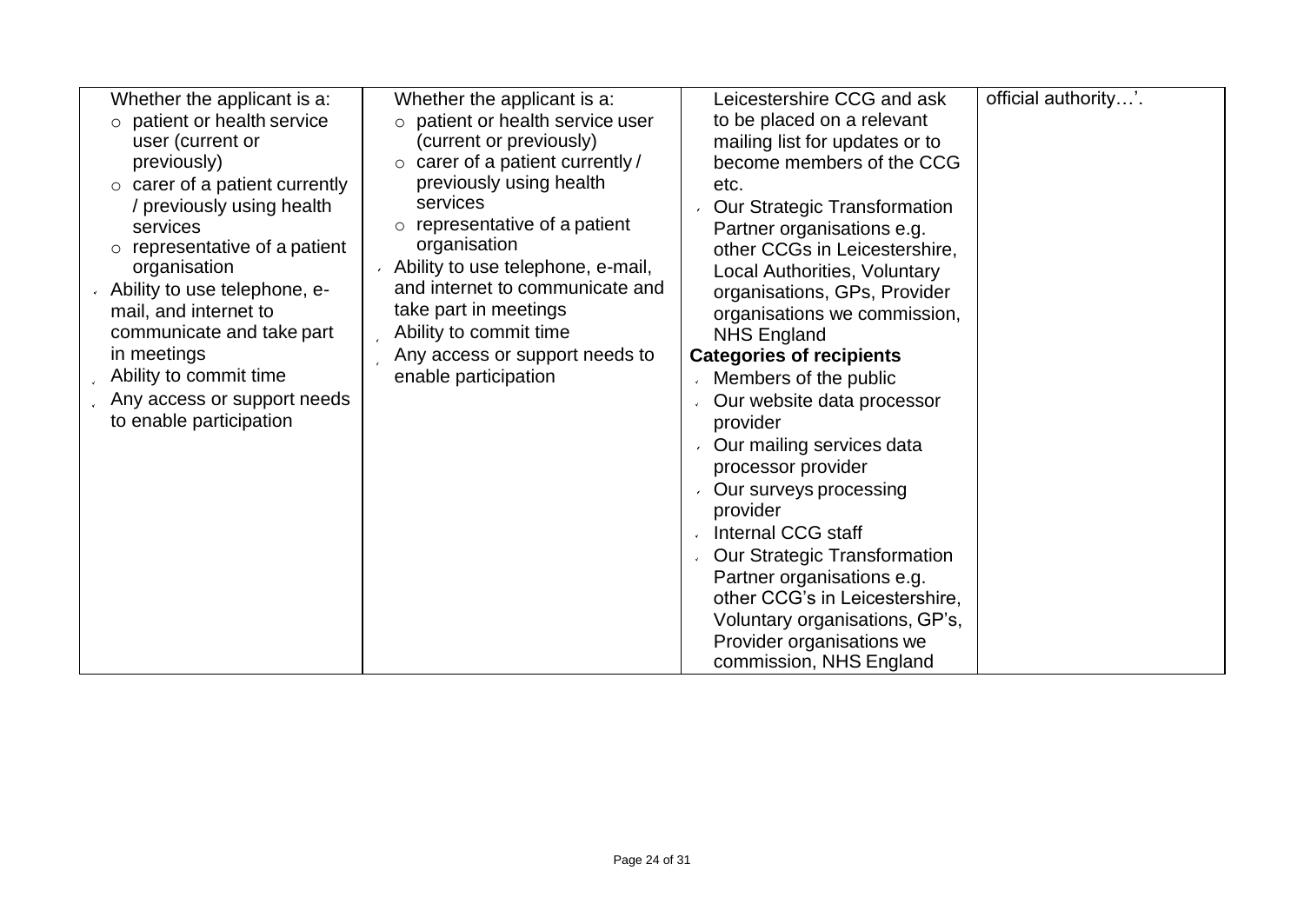## **Improving Quality and Patient Safety**

NHS WL CCG is committed to the improvement of quality and delivery of services. It has therefore set up and uses various processes to ensure the quality of care it commissions is excellent. To improve quality and for patient safety purposes, the CCG uses personal data and special category data, which include:

- Incident reporting  $\mathbf{v}$
- Serious incidents requiring investigation (SIRI), evidence and reports relating to incidents under various policy and procedural **structures**
- Quality visits to our commissioned providers  $\mathbf{v}$
- Safety alerts

An incident requiring investigation is defined as an incident that occurred in relation to NHS-funded services and care resulting in unexpected or avoidable death, harm or injury to patient, carer, staff or visitor. Improving quality and patient safety is managed internally by the Patient Safety Team who process activities for NHS Leicester City CCG and NHS East Leicestershire and Rutland CCG too.

| Sources of personal data                                                                                                                                                                                                                                                                                                                                             | <b>Categories of personal data</b>                                                                                                                                                                                                                                                                                                    | <b>Recipients of personal data</b>                                                                                                                                              | Legal basis for<br><b>Processing</b>                                                                                                                                                                                                                                         |
|----------------------------------------------------------------------------------------------------------------------------------------------------------------------------------------------------------------------------------------------------------------------------------------------------------------------------------------------------------------------|---------------------------------------------------------------------------------------------------------------------------------------------------------------------------------------------------------------------------------------------------------------------------------------------------------------------------------------|---------------------------------------------------------------------------------------------------------------------------------------------------------------------------------|------------------------------------------------------------------------------------------------------------------------------------------------------------------------------------------------------------------------------------------------------------------------------|
| Incident events are recorded<br>across the CCG, and from<br>within all systems and services<br>commissioned by NHS West<br>Leicestershire CCG. These<br>include:<br>Staff<br><b>GPs</b><br><b>Patients</b><br>Commissioned acute<br>provider organisations e.g.<br>University Hospitals of<br>Leicester NHS Trust,<br>Leicestershire Partnership<br><b>NHS Trust</b> | The data received by NHS West<br>Leicestershire CCG includes a record<br>for each incident including (if<br>relevant):<br>Patient or staff name<br><b>NHS Number</b><br>Other personal details, including<br>relevant healthcare records<br>Information about the incident,<br>including others involved or<br>impacted by the event. | The information is used by the<br>relevant team or department<br>together with Nursing and Quality<br>Team, and Corporate<br>Governance team in NHS West<br>Leicestershire CCG. | For the GDPR purposes<br><b>NHS West Leicestershire</b><br>CCG's lawful basis for<br>processing is Article $6(1)(e)$<br>exercise of official<br>authority'. For the<br>processing of special<br>categories data the basis is<br>Article 9(2)(h) ' health or<br>social care'. |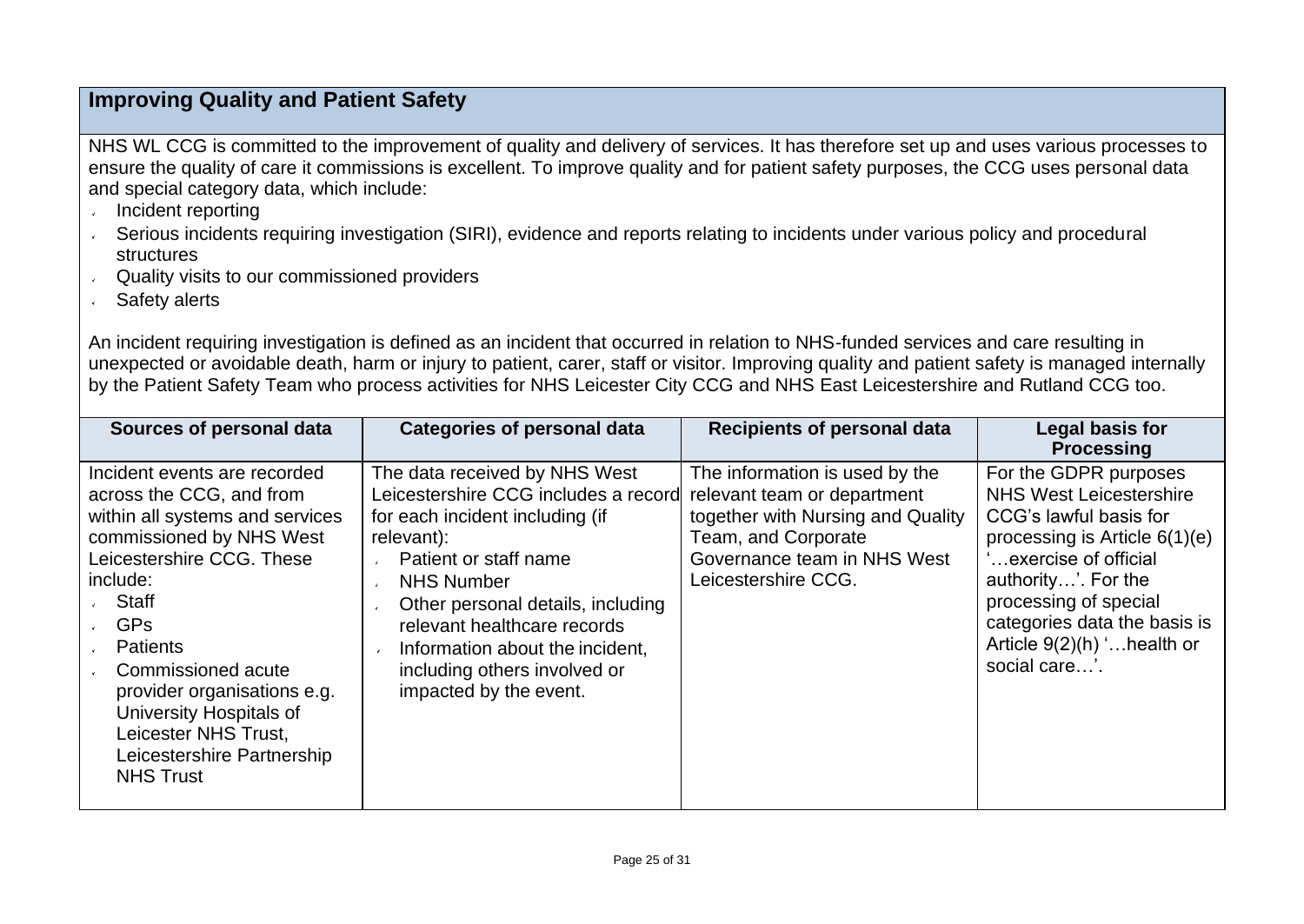## **Care and Treatment Reviews**

Care and Treatment Reviews (CTRs), Transforming Care Programme (TCP), Individual Case Review and Best Interest Decision Reviews are part of NHS WL CCG's commitment to transforming services for people with learning disabilities, autism or both. They are used by commissioners for people living in the community, in learning disability and mental health hospitals and care homes.

These activities also help to improve the quality of care people receive by asking key questions and making recommendations that lead to improvements in safety, care and treatment. They reduce the amount of time people spend in hospital and bring people together to help to sort out any problems which can keep people in hospital longer than necessary. They do this by helping to improve current and future care planning, including plans for leaving hospital.

Our Care and Treatment review process is managed internally within the CCG and it is also supports NHS Leicester City CCG and NHS East Leicestershire and Rutland CCG.

| Sources of personal data                                                                                                                   | <b>Categories of personal data</b>                                                                                                                                                                                                                                             | <b>Recipients of personal data</b>                                                                                                                                | Legal basis for<br><b>Processing</b>                                                                                                                                                                                                                                         |
|--------------------------------------------------------------------------------------------------------------------------------------------|--------------------------------------------------------------------------------------------------------------------------------------------------------------------------------------------------------------------------------------------------------------------------------|-------------------------------------------------------------------------------------------------------------------------------------------------------------------|------------------------------------------------------------------------------------------------------------------------------------------------------------------------------------------------------------------------------------------------------------------------------|
| <b>Patients</b><br><b>Representatives of Patients</b><br>NHS Providers of health<br>care e.g. hospitals<br>Care homes<br>Private providers | NHS WL CCG processes personal<br>data to organise CTRs, including:<br>Name and home address<br>NHS number<br>Date of current admission and<br>estimated date of discharge<br>Consent to the Care and<br><b>Treatment Review</b><br>Date(s) and venue(s) of panel<br>meeting(s) | <b>Patients</b><br><b>Representatives of Patients</b><br>Providers of health care<br>(including the CTR panel)<br>members consisting of<br>experts by experience) | For the GDPR purposes<br><b>NHS West Leicestershire</b><br>CCG's lawful basis for<br>processing is Article $6(1)(e)$<br>exercise of official<br>authority'. For the<br>processing of special<br>categories data the basis is<br>Article 9(2)(h) ' health or<br>social care'. |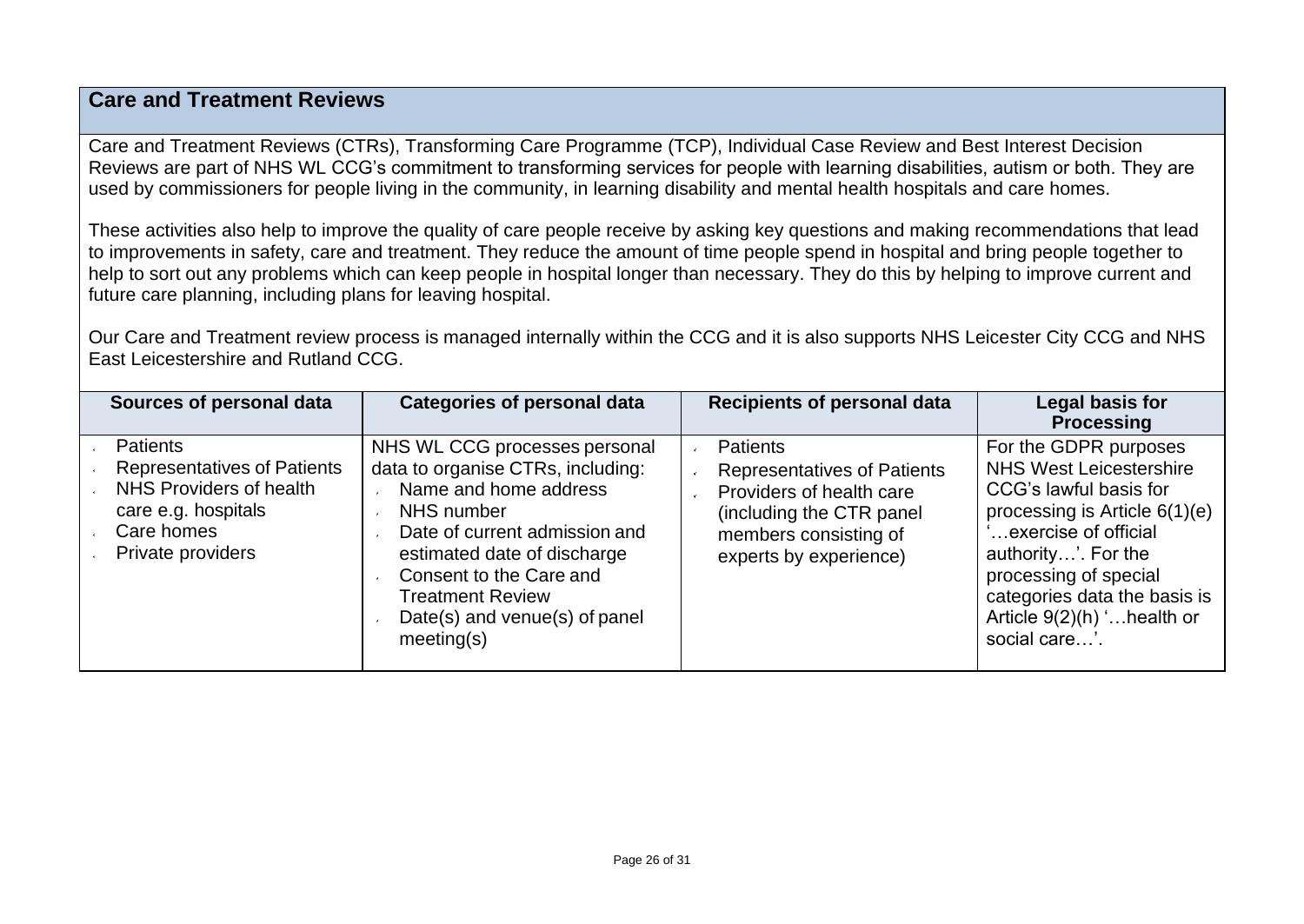## **Safeguarding**

NHS WL CCG is dedicated to ensuring that the principles and duties of safeguarding adults and children are holistically, consistently and conscientiously applied with the wellbeing of all, at the heart of what it does.

NHS Leicester City CCG provides safeguarding services for NHS East Leicestershire and Rutland CCG and NHS West Leicestershire CCG.

| Sources of personal data                                                                                                                                                                                                                                                                                                                                                                                                                                                                                     | <b>Categories of personal data</b>                                                                                                                                                                                                                                                                                                                                                                                                                                                                                                                                                                                                                                                                                                                                       | <b>Recipients of personal data</b>                                                                                                                                                                                                                                                                                                                                                         | Legal basis for<br><b>Processing</b>                                                                                                                                                                                                                                                                                                                                                                                                                                                |
|--------------------------------------------------------------------------------------------------------------------------------------------------------------------------------------------------------------------------------------------------------------------------------------------------------------------------------------------------------------------------------------------------------------------------------------------------------------------------------------------------------------|--------------------------------------------------------------------------------------------------------------------------------------------------------------------------------------------------------------------------------------------------------------------------------------------------------------------------------------------------------------------------------------------------------------------------------------------------------------------------------------------------------------------------------------------------------------------------------------------------------------------------------------------------------------------------------------------------------------------------------------------------------------------------|--------------------------------------------------------------------------------------------------------------------------------------------------------------------------------------------------------------------------------------------------------------------------------------------------------------------------------------------------------------------------------------------|-------------------------------------------------------------------------------------------------------------------------------------------------------------------------------------------------------------------------------------------------------------------------------------------------------------------------------------------------------------------------------------------------------------------------------------------------------------------------------------|
| <b>NHS West Leicestershire CCG</b><br>will either receive or collect<br>information when any person<br>contacts the CCG with<br>safeguarding concerns or we<br>believe there may be<br>safeguarding concerns. These<br>include:<br><b>Members of Public</b><br>Representative of people at<br>risk<br>The relevant Safeguarding<br><b>Boards</b><br><b>Local Authorities</b><br>Police<br>Healthcare professionals<br>(i.e. their GP or mental<br>health team)<br>Providers we commission<br>where relevant. | The data collected by NHS West<br>Leicestershire CCG staff on behalf<br>of itself and the other CCGs across<br>Leicester, Leicestershire and<br>Rutland in the event of a<br>safeguarding situation will be as<br>much personal information as is<br>necessary, or possible to obtain, in<br>order to handle the situation.<br>These include:<br>Basic demographics and contact<br>details<br>Special category information<br>(such as health information).<br>This information is documented<br>from various sources in various<br>forms such as:<br><b>GP Records - Consultation</b><br>$\mathbf{v}$<br>Information sheets<br>Serious Case Review reports<br>$\mathbf{v}$<br><b>Domestic Homicide Review</b><br>Reports<br><b>Individual Agency Summary</b><br>Reports | We share information accordingly<br>to ensure duty of care and<br>investigation as required with<br>other partners that include:<br>The relevant Safeguarding<br><b>Boards</b><br><b>Local Authorities</b><br>$\mathbf{v}$<br>Police<br>$\mathbf{v}$<br>Healthcare professionals (i.e.<br>$\mathbf{v}$<br>their GP or mental health<br>team)<br>Providers we commission<br>where relevant. | For the General Data<br><b>Protection Regulation</b><br>(GDPR) purposes is Article<br>$6(1)(e)$ exercise of<br>official authority'. For the<br>processing of special<br>categories data, the basis is<br>Article $9(2)(b) - 'processing$<br>is necessary for the<br>purposes of carrying out the<br>obligations and exercising<br>specific rights of the<br>controller or of the data<br>subject in the field of<br>employment and social<br>security and social<br>protection law' |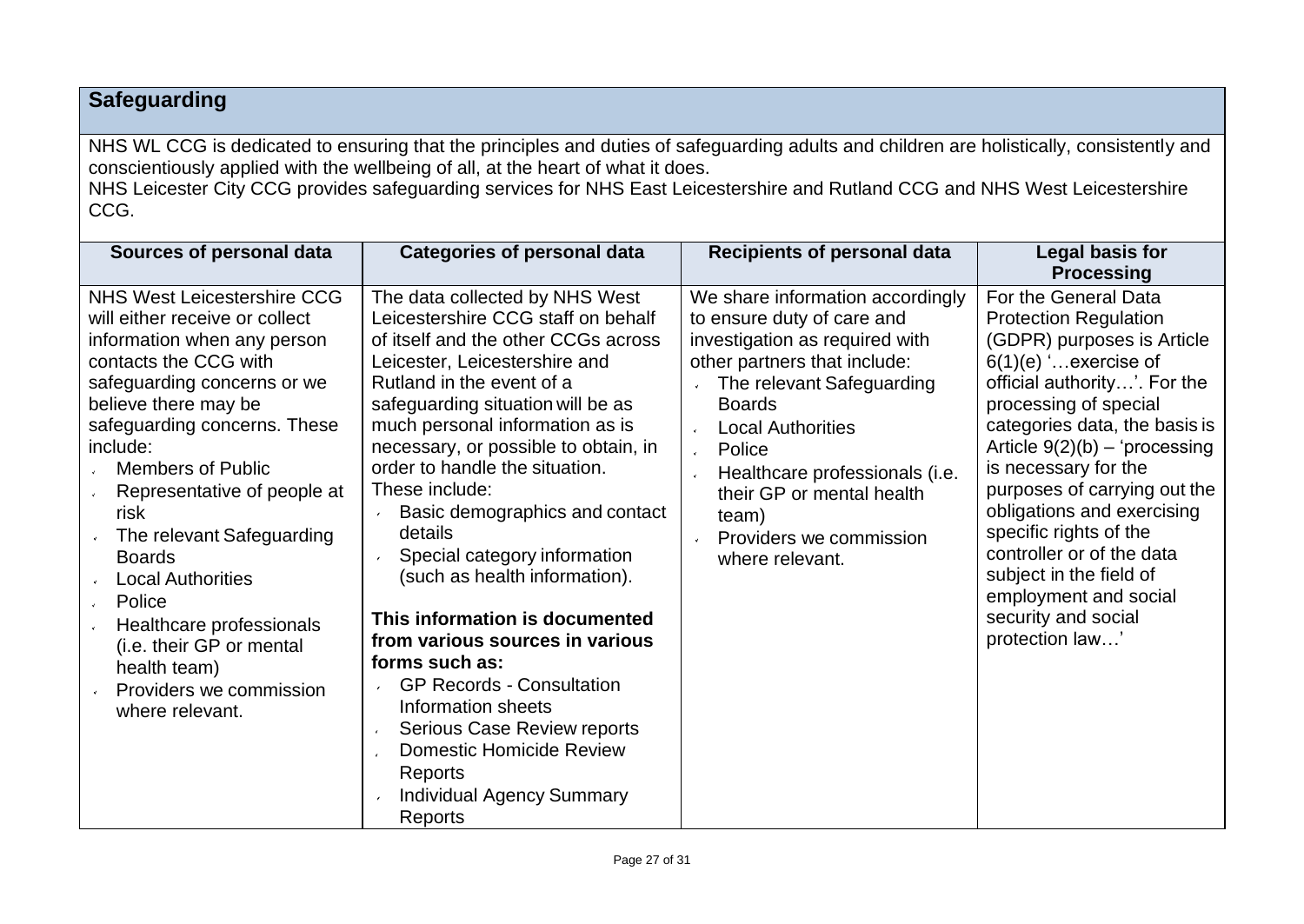| 72 Hour incident forms / Serious<br>Incident forms<br>Individual Safeguarding reports<br>Overview reports<br><b>CHC Packages of Care</b><br><b>GP Practitioner Performance</b><br>report - GP Names and<br><b>Professional Registration</b><br>number |
|-------------------------------------------------------------------------------------------------------------------------------------------------------------------------------------------------------------------------------------------------------|
|-------------------------------------------------------------------------------------------------------------------------------------------------------------------------------------------------------------------------------------------------------|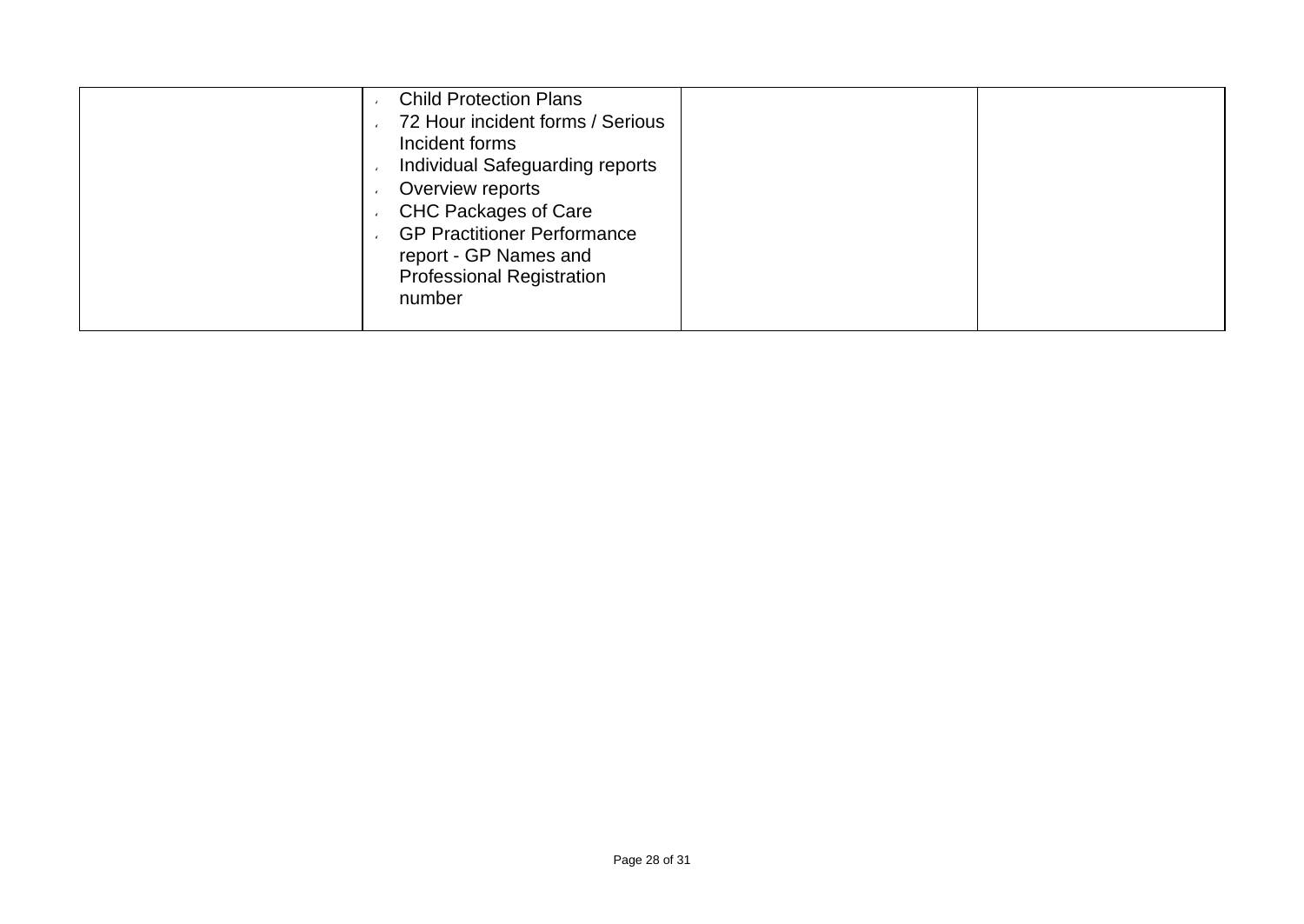#### **Reimbursements to patients**

As part of NHS policy, the CCG is required to process and support financial payments to patients and their families when they have incurred financial expenses, such as through the Healthcare Travel Costs Scheme [\(https://www.nhs.uk/using-the-nhs/help-with-health](https://www.nhs.uk/using-the-nhs/help-with-health-costs/healthcare-travel-costs-scheme-htcs/)[costs/healthcare-travel-costs-scheme-htcs/\)](https://www.nhs.uk/using-the-nhs/help-with-health-costs/healthcare-travel-costs-scheme-htcs/). NHS ML CSU is our data processor for reimbursement purposes.

| Sources of personal data                       | <b>Categories of personal data</b>    | Recipients of personal data                                                                                       | Legal basis for<br><b>Processing</b>                                                                                                                                                                                  |
|------------------------------------------------|---------------------------------------|-------------------------------------------------------------------------------------------------------------------|-----------------------------------------------------------------------------------------------------------------------------------------------------------------------------------------------------------------------|
| <b>Patients</b><br>Representatives of patients | Name<br>Contact details<br>NHS number | <b>Patients</b><br>Representative s of patients<br><b>NHS ML CSU</b><br><b>NHS Business Services</b><br>Authority | As a data controller NHS<br>West Leicestershire CCG<br>relies upon Article<br>$6(1)(e)$ 'a task<br>carried out in the public<br>interest or in the<br>exercise of official<br>authority vested in the<br>controller'. |

#### **Invoice validation**

Invoice validation is an important process as it involves using your NHS number to check that we are the CCG that is responsible for paying for your treatment. ML CSU is an accredited Controlled Environment for Finance (CEfF) under a Section 251 exemption, which enables them to process patient identifiable information on behalf of NHS WL CCG without consent for the purposes of invoice validation – CAG 7-07(a)(c)/2013. We will also use your NHS number to check whether your care has been funded through specialist commissioning, which NHS England will pay for. The process makes sure that the organisations providing your care are paid correctly.

| Sources of personal data                                                                                              | <b>Categories of personal data</b>                                                                                                                                                                                                                                                 | <b>Recipients of personal data</b>                                                                                                           | Legal basis for<br><b>Processing</b>                                                                                                                                                                                              |
|-----------------------------------------------------------------------------------------------------------------------|------------------------------------------------------------------------------------------------------------------------------------------------------------------------------------------------------------------------------------------------------------------------------------|----------------------------------------------------------------------------------------------------------------------------------------------|-----------------------------------------------------------------------------------------------------------------------------------------------------------------------------------------------------------------------------------|
| The sources of data are<br>providers who submit<br>invoices to NHS Shared<br><b>Business Services for</b><br>payment. | The data required for effective<br>invoice validations can be found<br>in appendix B. of "Who Pays?<br>Information Governance Advice<br>for Invoice Validation" which you<br>can find here:<br>o https://www.england.nhs.uk/wp<br>-content/uploads/2013/12/who-<br>pays-advice.pdf | NHS ML CSU will receive<br>personal data relating to<br>invoice validation as an<br>accredited Controlled<br><b>Environment for Finance.</b> | For the General Data<br><b>Protection Regulation</b><br>(GDPR) purposes is Article<br>$6(1)(e)$ exercise of<br>official authority<br>For special categories<br>(health) data the basis is<br>9(2)(h) ' health or social<br>care'. |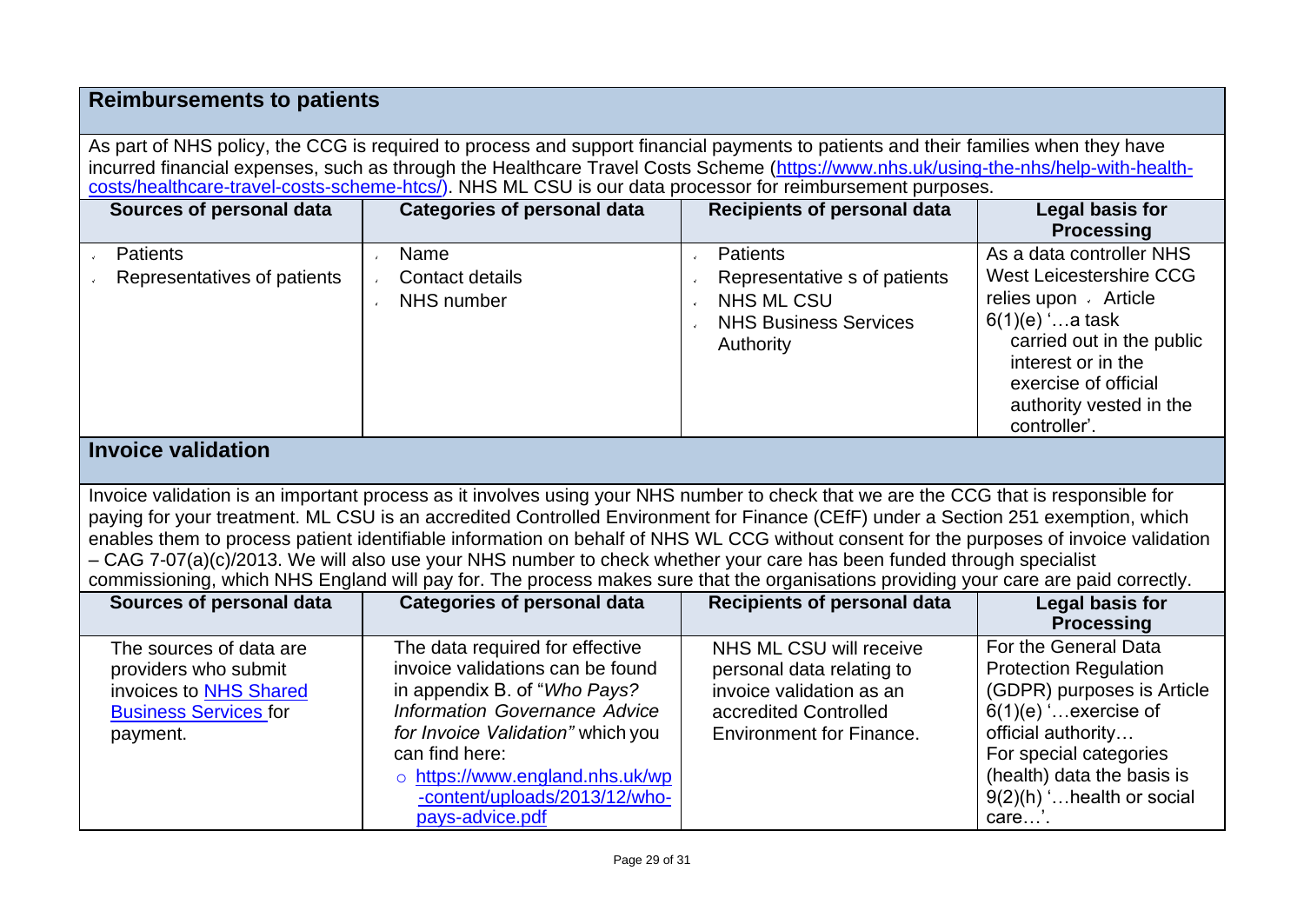## **Risk Stratification**

Risk stratification is a process GPs use to help them to identify and support patients with long-term conditions and to help prevent unplanned hospital admissions or reduce the risk of certain diseases developing such as type 2 diabetes. This process is used for casefinding and is a type of profiling as it is the automated processing of personal data to analyse or predict health needs. However, this is not a solely automated process as whilst cases are identified through an automated process, no decisions are made automatically; they are made by the GP.

The CCG also uses risk stratified data to understand the health needs of the local population in order to plan and commission the right services, which is called 'risk stratification for commissioning.' Risk stratification tools use historic information about patients, such as age, gender, diagnoses and patterns of hospital attendance and admission collected by NHS [Digital](https://digital.nhs.uk/) from NHS hospitals and community care services. This is linked to data collected in GP practices and analysed to produce a risk score.

GPs are able to identify individual patients from the risk stratified data when it is necessary to discuss the outcome and consider preventative care. However, the CCG can never identify an individual from the risk stratified data that we see. Where the risk stratification process has linked GP data to health data obtained from other sources i.e. NHS Digital or other health care provider, the GP will ask for your permission to access the details of that information. NHS ML CSU is our data processor for risk stratification purposes.

| Sources of personal data                                                                | <b>Categories of personal data</b>                                                                                                                                                                                                                                                                                                                                                                                                                                                                    | <b>Recipients of personal data</b>                                                                                                                                                                                                                                                                                                                                                                                                            | Legal basis for<br><b>Processing</b>                                                                                                                                                                                                  |
|-----------------------------------------------------------------------------------------|-------------------------------------------------------------------------------------------------------------------------------------------------------------------------------------------------------------------------------------------------------------------------------------------------------------------------------------------------------------------------------------------------------------------------------------------------------------------------------------------------------|-----------------------------------------------------------------------------------------------------------------------------------------------------------------------------------------------------------------------------------------------------------------------------------------------------------------------------------------------------------------------------------------------------------------------------------------------|---------------------------------------------------------------------------------------------------------------------------------------------------------------------------------------------------------------------------------------|
| Personal data is supplied by<br>GPs and NHS Digital<br>(Secondary Use Services<br>Data) | Data from the GP Practice<br>system will be obtained by using<br>a "bulk data extract", uploaded<br>directly by the risk stratification<br>tool supplier from the practice<br>system. Prior to the upload, the<br>supplier will obtain permission<br>from the practice to request the<br>data from the practice system<br>provider and the practice will<br>notify their system providers that<br>this permission has been granted.<br>The data extract will EXCLUDE<br>patients who have expressed a | The combined CCG's<br>Secondary Use Service (SUS)<br>data and GP data which<br>contains an identifier (usually<br>NHS number) is made<br>available to clinicians with a<br>legitimate relationship with<br>their patients to enable them to<br>identify which patients should<br>be offered targeted<br>preventative support to reduce<br>those risks. NHS West<br>Leicestershire CCG does not<br>have access to identifiable<br>information. | For the General Data<br><b>Protection Regulation</b><br>(GDPR) purposes is Article<br>$6(1)(e)$ . exercise of<br>official authority<br>For special categories<br>(health) data the basis is<br>$9(2)(h)$ ' health or social<br>care'. |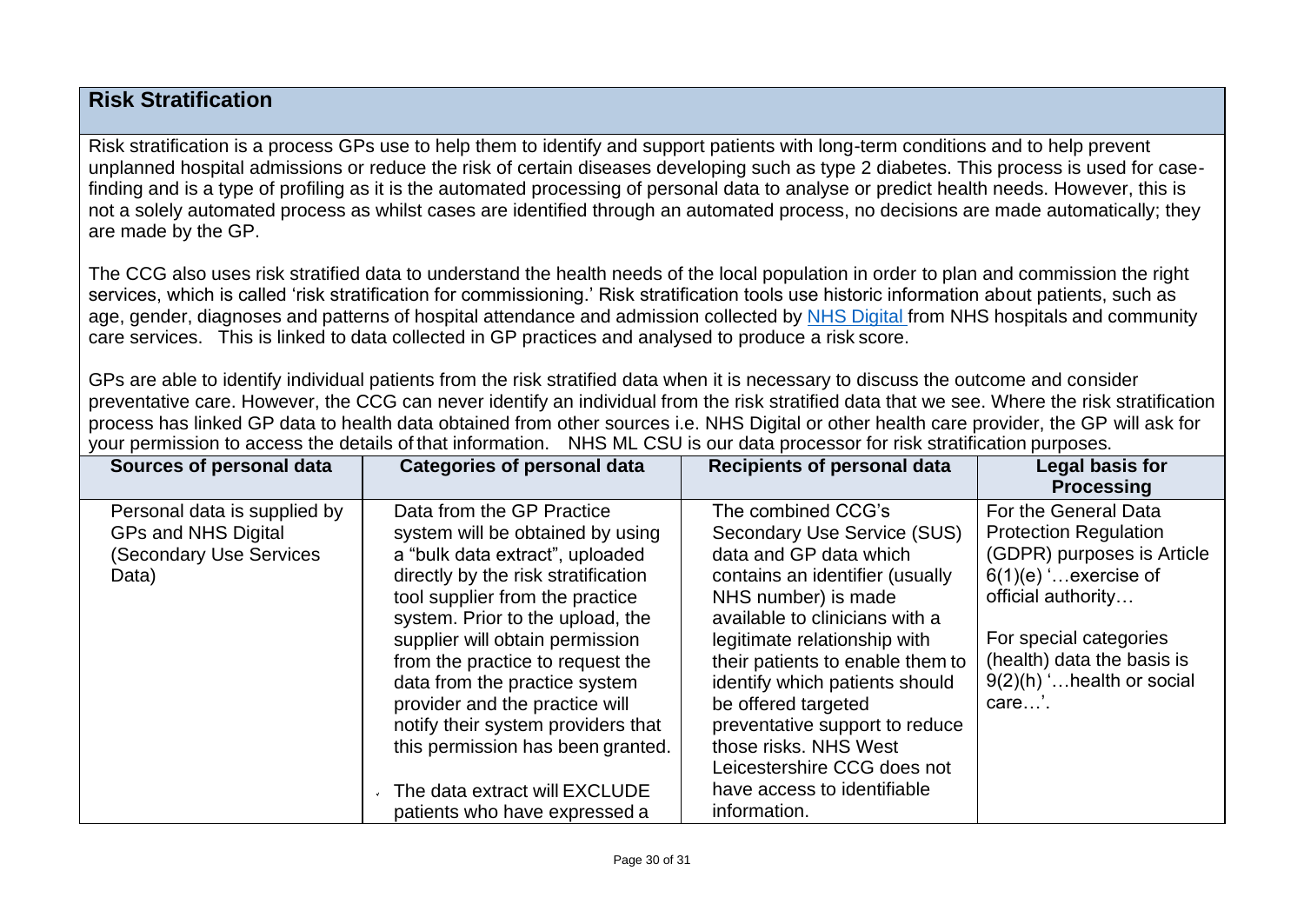| wish not to share information.<br>Reports produced from the<br>system including identifiable data<br>are only provided back to your<br>GP or member of your care team<br>as data controller in an<br>identifiable form. Your GP can<br>provide more information about<br>any risk stratification programme<br>they are using. Should you have<br>any concerns about how your<br>information is managed at the<br>surgery please contact the<br>Practice Manager to discuss how<br>the disclosure of your personal<br>information can be limited.      |  |
|-------------------------------------------------------------------------------------------------------------------------------------------------------------------------------------------------------------------------------------------------------------------------------------------------------------------------------------------------------------------------------------------------------------------------------------------------------------------------------------------------------------------------------------------------------|--|
| The Secondary Uses Service<br>(SUS) is the single,<br>comprehensive repository for<br>healthcare data in England which<br>enables a range of reporting and<br>analyses to support the NHS in<br>the delivery of healthcare<br>services. Information on care<br>provided for all patients by health<br>care providers (both NHS and<br>independent sector healthcare<br>providers for NHS patients only)<br>must be submitted to the<br><b>Secondary Uses Service</b><br>according to the Commissioning<br>Data Set Mandated Data Flows<br>guidelines. |  |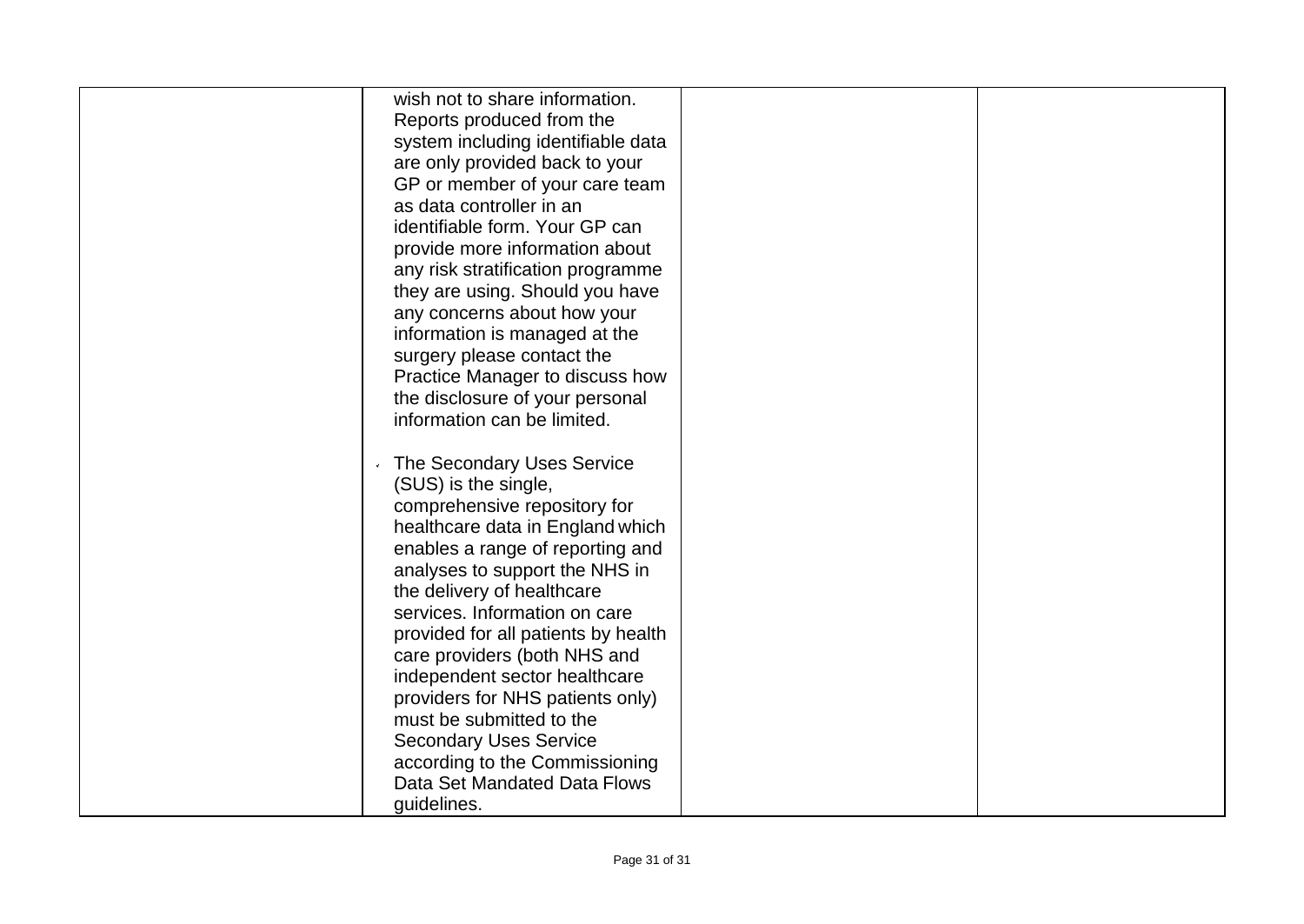## **How we use information provided by [NHS Digital](https://digital.nhs.uk/)**

We use information collected by NHS Digital from healthcare providers such as hospitals, community services and GPs, which includes information about the patients who have received care and treatment from the services that we fund.

| Sources of personal data | <b>Categories of personal data</b>                                                                                                                                                                                                                                                                                                               | <b>Recipients of personal data</b> | <b>Legal basis for Processing</b>                                                                                                                                                                                                                                                                                                                                                                                                                                                                                                                                                                                                                                                                                                                                                                                                                   |
|--------------------------|--------------------------------------------------------------------------------------------------------------------------------------------------------------------------------------------------------------------------------------------------------------------------------------------------------------------------------------------------|------------------------------------|-----------------------------------------------------------------------------------------------------------------------------------------------------------------------------------------------------------------------------------------------------------------------------------------------------------------------------------------------------------------------------------------------------------------------------------------------------------------------------------------------------------------------------------------------------------------------------------------------------------------------------------------------------------------------------------------------------------------------------------------------------------------------------------------------------------------------------------------------------|
|                          | The data we receive does not<br>include patients' names or home<br>addresses, but it will usually include<br>information such as:<br>NHS number<br>Postcode<br>$\mathbf{r}$<br>Date of birth<br>Ethnicity<br>Gender<br>Coded information about<br>visits to clinics, Emergency<br>Departments, hospital<br>admissions and other NHS<br>services. |                                    | For GDPR purposes NHS<br>West Leicestershire CCG's<br>lawful basis for processing is<br>6(1)(e) 'exercise of official<br>authority'.<br>For special categories (health)<br>data the basis is $9(2)(h)$<br>'health or social care'.<br>The Secretary of State for<br>Health has given limited<br>permission for us (and other<br>NHS commissioners) to use<br>certain confidential patient<br>information when it is<br>necessary for our work and<br>unless we have a legal basis<br>to use identifiable data; de-<br>identified information is used<br>for all purposes other than<br>direct care. This approval is<br>given under Regulations made<br>under Section 251 of the NHS<br>Act 2006 and is based on the<br>advice of the Health Research<br><b>Authority's Confidentiality</b><br>and Advisory Group.<br>In order to use this data, we |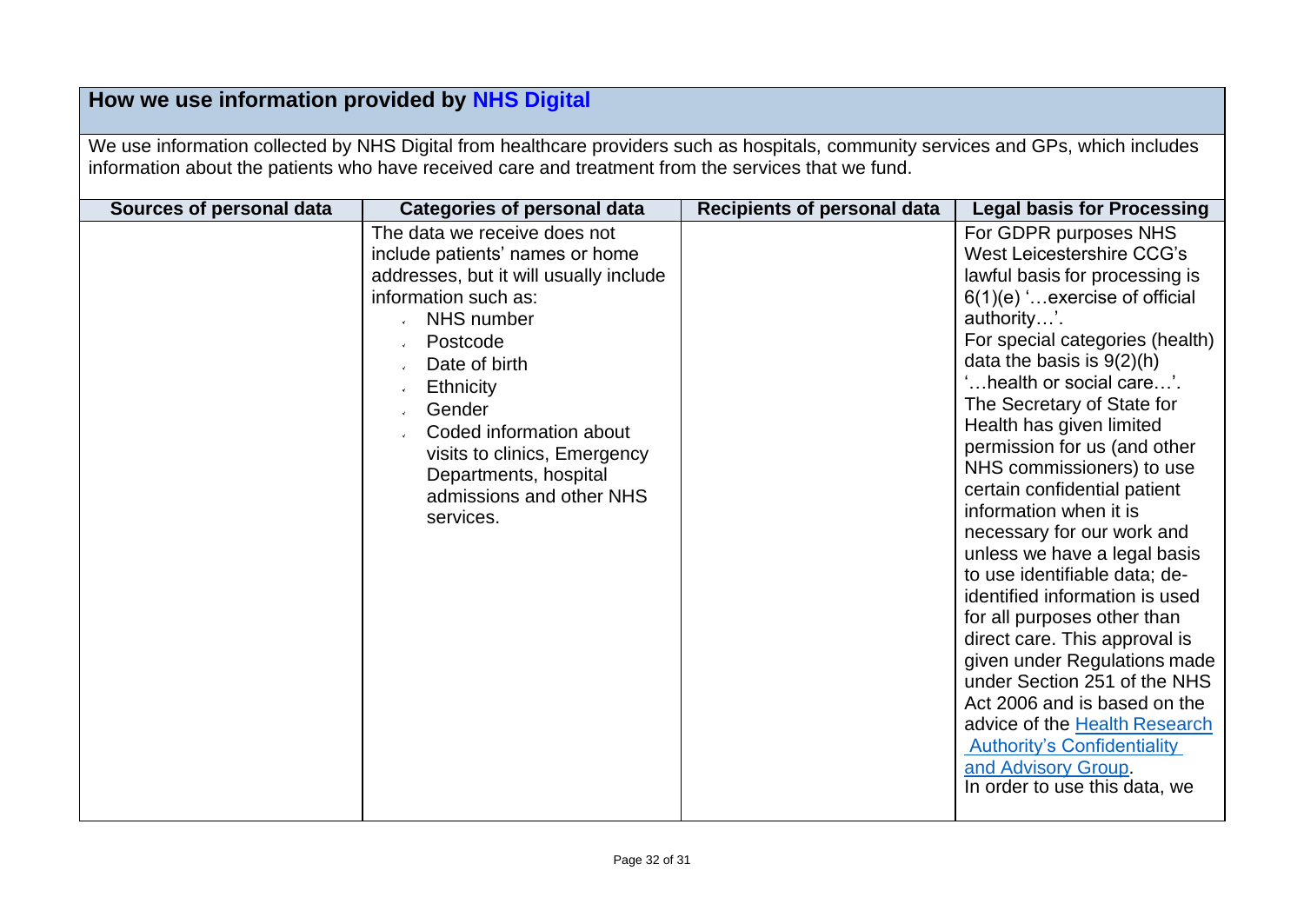|  | have to meet strict conditions<br>that we are legally required to<br>follow, which includes making<br>a written commitment to NHS<br>Digital that we will not use<br>information in any way that |
|--|--------------------------------------------------------------------------------------------------------------------------------------------------------------------------------------------------|
|  | would reveal your identity.                                                                                                                                                                      |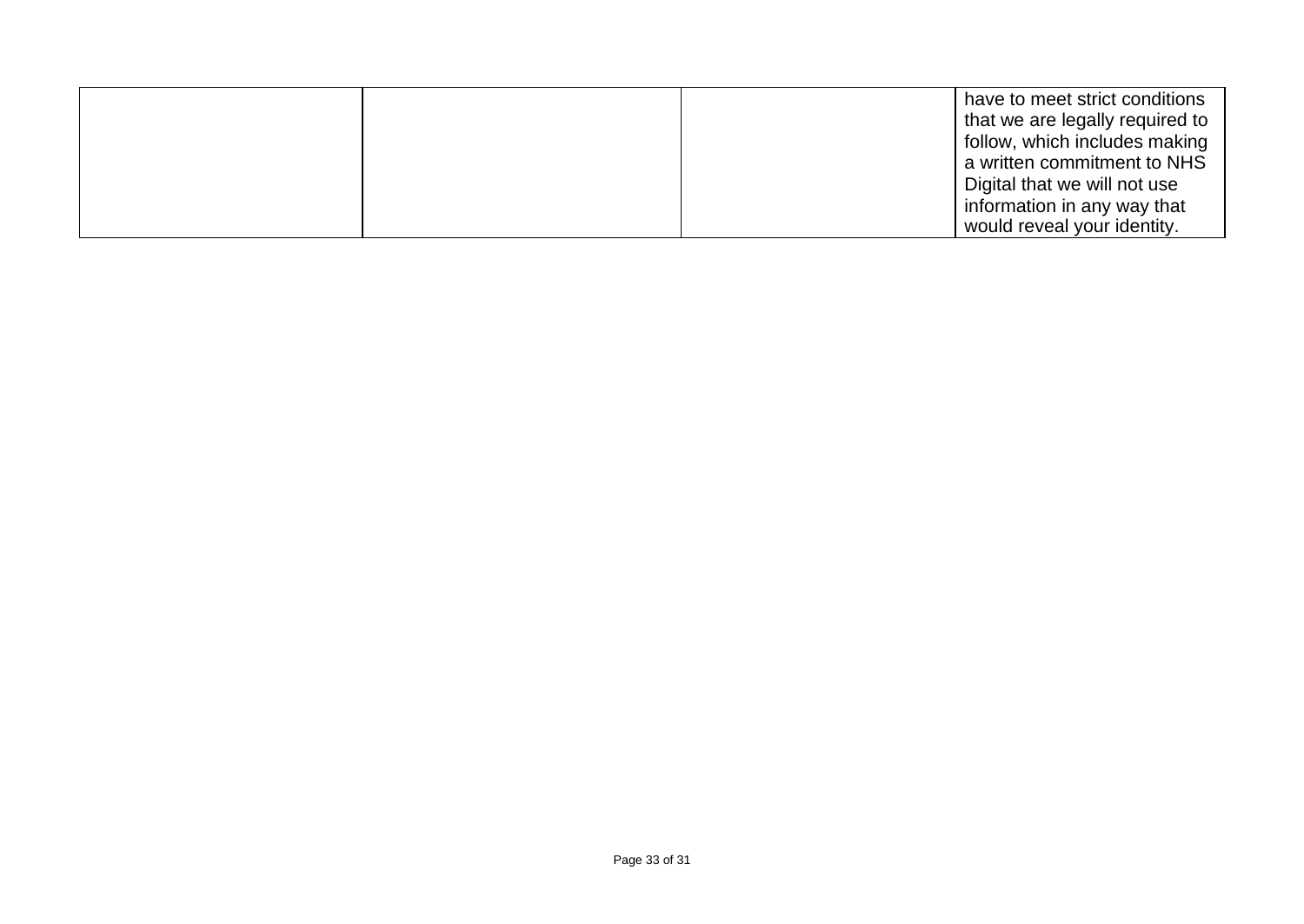## **How we use information – Population Health Management**

Population Health Management (or PHM for short) is aimed at improving the health of an entire population. It is being implemented across the NHS and the CCG participates in PHM programmes across the local system.

PHM is about improving the physical and mental health outcomes and wellbeing of people and making sure that access to services is fair, timely and equal. It helps to reduce the occurrence of ill-health and looks at all the wider factors that affect health and care.

The PHM approach requires health care organisations to work together with communities and partner agencies, for example, GP practices, community service providers, hospitals and other health and social care providers.

These organisations will share and combine information with each other to get a view of health and services for the population in a particular area. This information sharing is subject to robust security arrangements.

Examples of how the information could be used for a number of healthcare related activities include;

- improving the quality and standards of care provided
- research into the development of new treatments
- preventing illness and diseases
- monitoring safety
- planning services